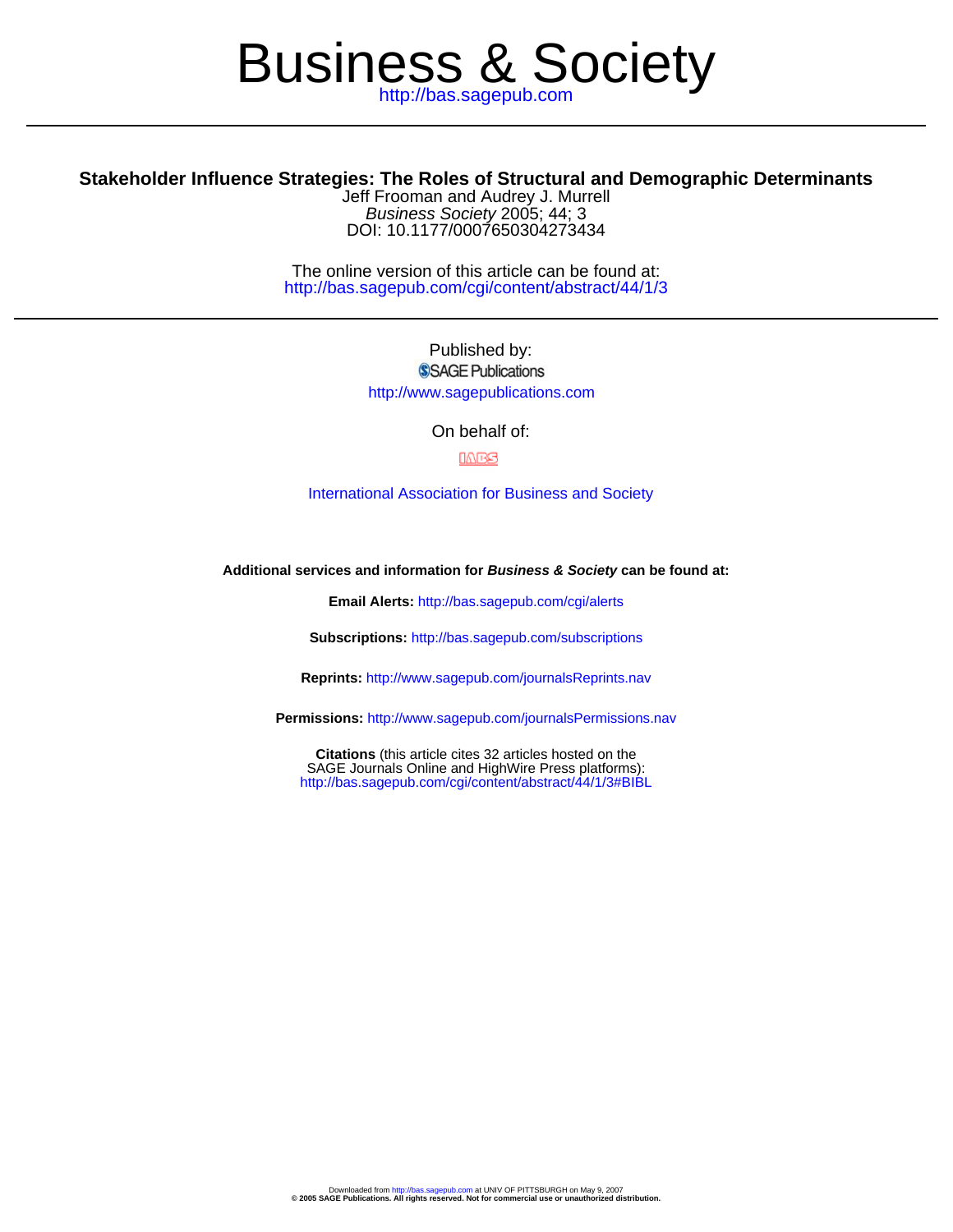## *Stakeholder Influence Strategies: The Roles of Structural and Demographic Determinants*

#### JEFF FROOMAN

*University of New Brunswick Saint John* AUDREY J. MURRELL

*University of Pittsburgh*

Using Frooman's typology of stakeholder influence strategies, this research examines the strategies that stakeholders select to exert influence on a firm. Using an experimental approach, the responses of actual environmental leaders to a series of hypothetical vignettes were examined. The results of the experiment suggest how both structural and demographic variables can act as determinants of strategy choice along with how these two types of variables may both complement and inhibit one another. Specifically, the results suggest that repertoires of strategies play a critical role in stakeholder behavior. Demographic variables appear to define the repertoires of strategies the stakeholder will typically choose among, whereas structural variables further refine choice from within that repertoire.

*Keywords: stakeholders; stakeholder management; stakeholder strategies; influence strategies; environmental leaders*

At 2 p.m. EST, on April 17, 2001, Greenpeace activists with Halloween masks storm Trader Joe's stores in nine states, seize cornbread mix from the shelves, and wheel it out in shopping carts. Like a scene in

AUTHORS' NOTE: The authors would like to especially thank Barry Mitnick and Tim Rowley for their constructive advice throughout the development of this research project. They also wish to acknowledge the helpful comments of Beth Gilbert, Michael Johnson-Cramer, and Marc Orlitzky, the three anonymous reviewers of *Business & Society*, and the participants of the University of New Brunswick Saint John Faculty of Business Research Colloquia. This study was funded by the Canadian Council for Public Affairs Advancement under the directorship of Craig Fleisher.

BUSINESS & SOCIETY, Vol. 44 No. 1, March 2005 3-31 DOI: 10.1177/0007650304273434 © 2005 Sage Publications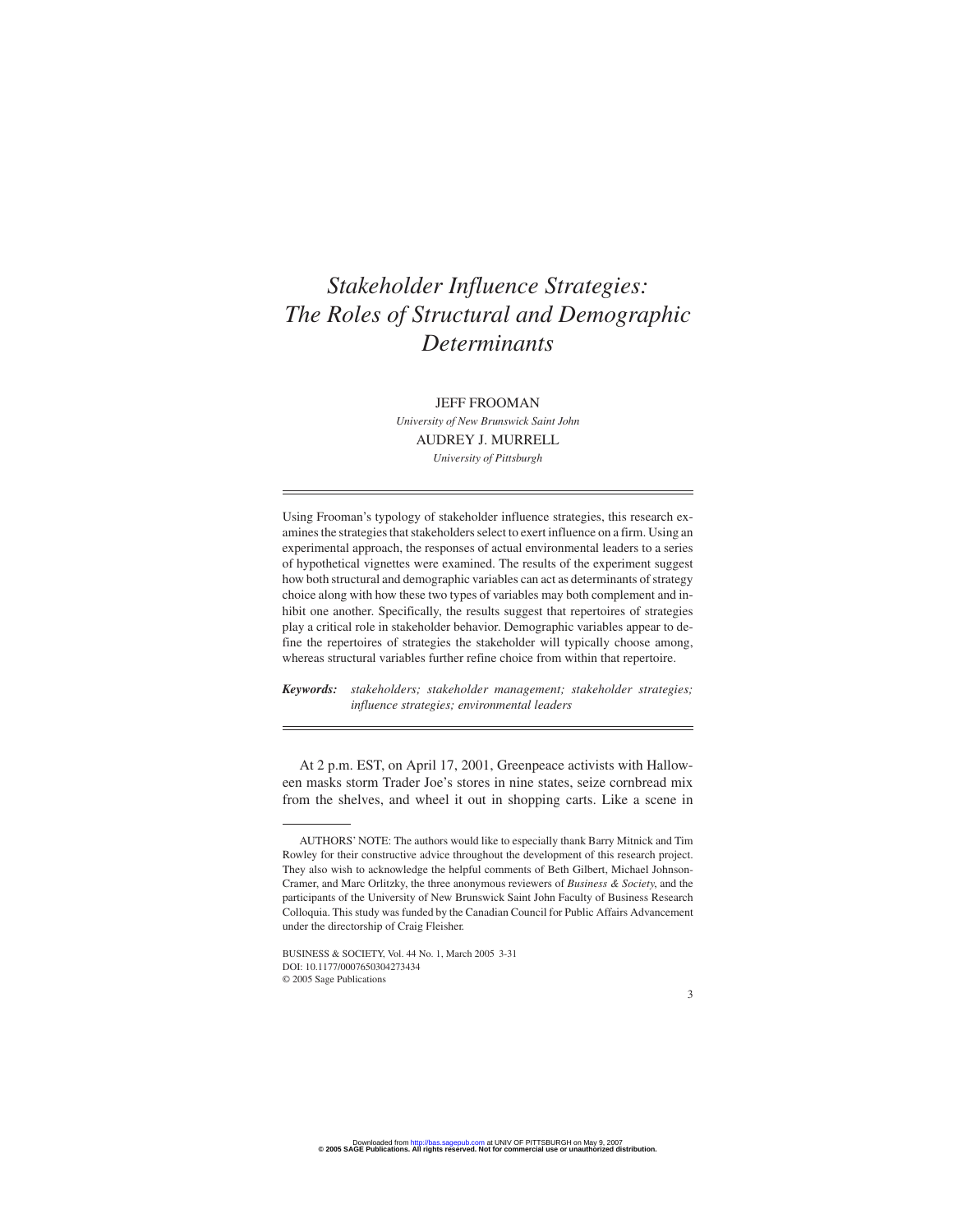Puritan New England with the public stocks on the village commons, the cornbread boxes are piled in the parking lot of this upscale grocery store chain and slung with warnings for management to heed:

We have removed these products from your shelves because they contain unsafe genetically engineered ingredients. . . now it's your turn. (Greenpeace, 2001)

Management, stunned and angry, lashes back, calling the behavior of the activists "hysteria." They make it clear that Greenpeace has not seen the last of Trader Joe's cornbread. Just 6 months later, though, a consumer boycott engineered by Greenpeace is having an effect. For weeks, store managers have been pulling cornbread mix—and other products targeted by environmentalists—from shelves and tossing it into dumpsters behind the stores as it runs past its expiration date. Management calls a press conference and announces that it has agreed to force its suppliers to stop using genetically engineered (GE) ingredients (Trader Joe's, 2001).

The behavior of activist groups such as Greenpeace often seems to be inscrutable to managers who frequently appear to be blindsided by stakeholder organizations that appear to come at them out of the woodwork, making demands and leaving little room for negotiation. Anecdotal accounts and some empirical evidence suggest that at least some of the time these stakeholders have a significant impact on firm behavior; consider as further examples such classic cases as Nestle and infant formula (e.g., Newton, 1999), Nike and sweatshop labor (e.g., Knight & Greenberg, 2002), and firms in South Africa under apartheid (e.g., Kumar, Lamb, & Wokutch, 2002; Teoh, Welch, & Wazzan, 1999).

Given these examples, it stands to reason that if strategic planning is a crucial part of a manager's job, then understanding how stakeholders try to influence firms has to be a crucial part of a manager's job, too. After all, if managers operate in an interactive business environment, then their strategic plans have to be partly a function of the activity they find around their firms.

To provide guidance to firms trying to manage their stakeholder relationships, much of the work done to date by stakeholder theorists has favored a demographic approach to the analysis of stakeholder organizations. This demographic approach has focused on identifying key stakeholder attributes (Anderson, 1978; Carroll, 1989; Clarkson, 1991, 1995; Egri & Herman, 2000; Freeman, 1984; Freeman & Reed, 1983; Goodpastor, 1991; Mitchell, Agle, & Wood, 1997; Rowley & Moldoveanu, 2003; Wood, 1994). Within this approach, the stakeholder map, a hub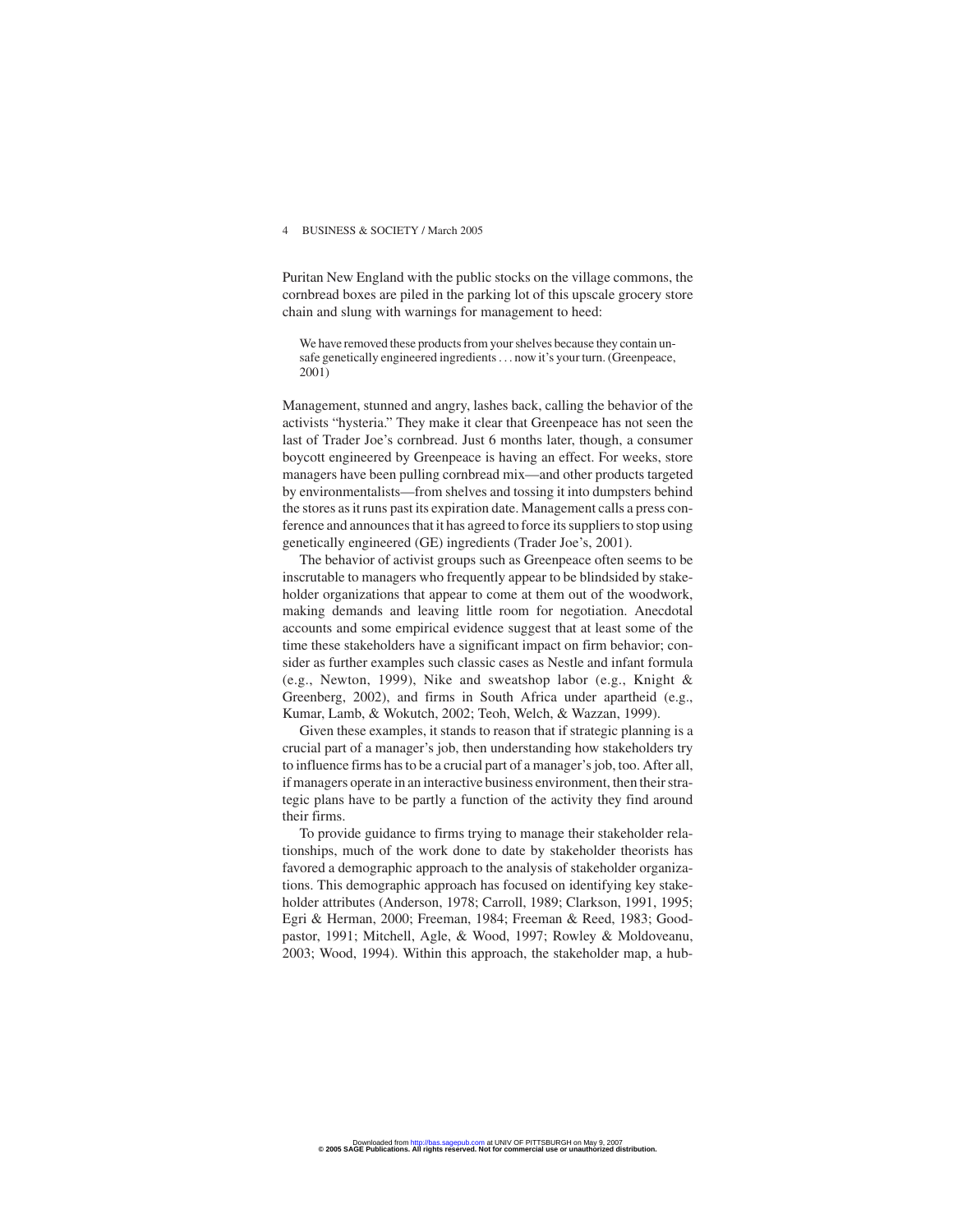and-spoke characterization of the firm and its stakeholders (Freeman, 1984), has prevailed as the dominant heuristic. Accompanying such a map is usually the table of stakeholder demographics such as size, location, legitimacy, and interest, which often becomes the basis of a strengths, weaknesses, opportunities, and threats (SWOT) analysis, such as the SEPTEmber model (e.g., Wood, 1994).

The other major way of understanding the influence of stakeholders is the structural approach that focuses on the relational setting that organizations exist within as opposed to the organizations themselves (Granovetter, 1985; Lamberg, Savage, & Pajunen, 2003; Rowley, 1997; Savage, Blair, & Sorenson, 1989; Scott, 1992). In other words, instead of concentrating on demographics (the *node*, to borrow a term from network theory), the structural approach is all about relationships (the *tie* between the nodes). Thus, whereas demographic data might include the size, location, and interests of a stakeholder, relational data could include the level of dependence of the stakeholder on the firm, the centrality of the firm within a network of stakeholders, or the degree of information asymmetry between a firm and a stakeholder.

A very few stakeholder studies (Frooman, 1999; Hill & Jones, 1992; Rowley, 1997) have used the structural approach, but there is still little understanding regarding how the relational setting can constrain and thereby shape stakeholder behavior—or more precisely, how structure can be a determinant of stakeholder influence strategies. In addition, although each approach—demographic and structural—may have its uncompromising advocates, most scholars would probably concede that both approaches are valid and have explanatory power regarding the behavior of organizations. However, there is little work to date regarding the conditions under which each approach may prevail and thus how exactly the two may complement one another.

In this article, we examine one structural account of stakeholder activity. Specifically, we test whether one component of a firm's relational setting—its resource relationships with stakeholders—is a determinant of the choice of strategies stakeholders use to influence a firm in situations where negotiations either have not occurred or have broken down. Based on results generated, we demonstrate that the demographic approach, although it has produced many valuable insights into stakeholder behavior, is limited and that structural variables are also critical to the construction of a model of stakeholder behavior. We propose how firm-stakeholder relationships and stakeholder attributes together may help firm managers anticipate and therefore potentially manage the behavior of their stakeholders.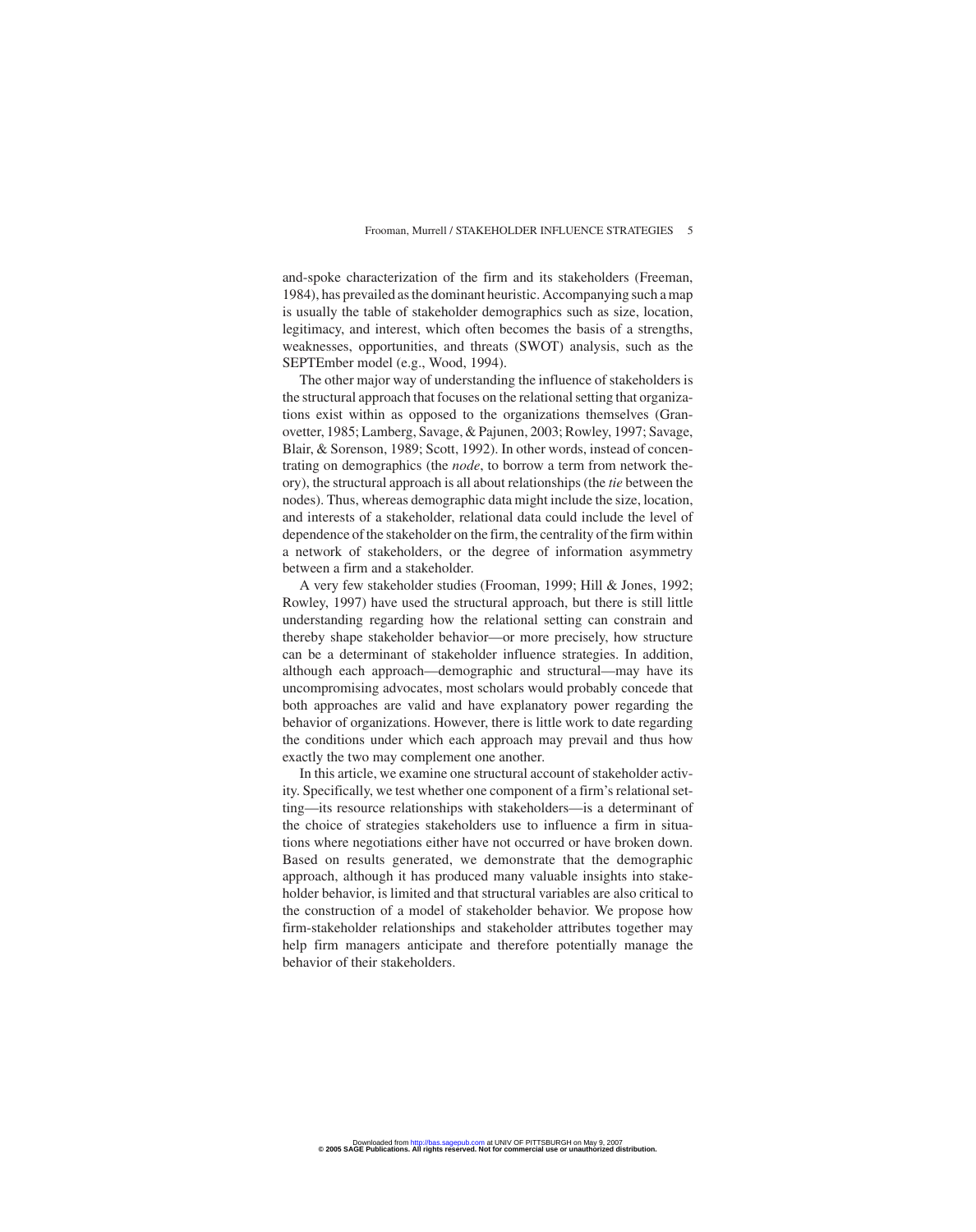#### *An Example: Trader Joe's Versus Greenpeace*

The example this article will refer to throughout is the one between Trader Joe's and Greenpeace. Trader Joe's generates some \$2 billion in annual revenues from its 200 stores mainly located on the East and West coasts (Wu, 2003). It sells high-quality products free of preservatives, dyes, and artificial flavorings, which are often organic. At the outset of their dispute, Trader Joe's management was perfectly correct in pointing out that not only is there no law against GE food but that the Food and Drug Administration has actually approved it as being perfectly safe and nutritious (Organic Consumers Association, 2001). Nevertheless, after 6 months of persistent leafleting, picketing, and petitioning of customers by Greenpeace activists, a management survey of customers showed that nearly 95% of the customers were both aware of the issue and opposed to the use of GE ingredients in Trader Joe's foods (Greenpeace, 2001).

About 85% of the roughly 1,000 products Trader Joe's carries are sold under the store's private label (Trader Joe's, 2001). Trader Joe's maintains close ties with its suppliers and pays in cash. The suppliers are a somewhat rare breed: specialty manufacturers using only organic/whole foods ingredients but producing enough quantity to meet the demands of the 200-store, high-volume Trader Joe's chain. For many of them, the Trader Joe's chain is their single biggest client.

Once its customers aligned themselves with Greenpeace, Trader Joe's leaned hard on these suppliers. The outcome was this: Within 1 year, suppliers were to reformulate products if necessary, certify all ingredients as GE-free, and be prepared to submit to random testing by Trader Joe's. Trader Joe's, in turn, was to maintain all current supplier relationships, try to absorb the cost of any reformulation by paying suppliers additionally per item, and hold store shelf prices steady to try to maintain sales volume for the suppliers.

#### *RESOURCE EXCHANGE AND DEPENDENCE: A FRAMEWORK FOR NONNEGOTIATED EXCHANGE*

It has been argued that the more interesting class of firm-stakeholder interactions consists of those situations where the interests of some stakeholders and a firm are in conflict (Dill, 1975; Freeman, 1984; Frooman, 1999; Lamberg et al., 2003). After all, if a firm and its stakeholders are in agreement, there is no need to be managing the stakeholders and surely no need for a theory about stakeholders. Because these firm-stakeholder confrontations are a subset of organizational interactions in general, it makes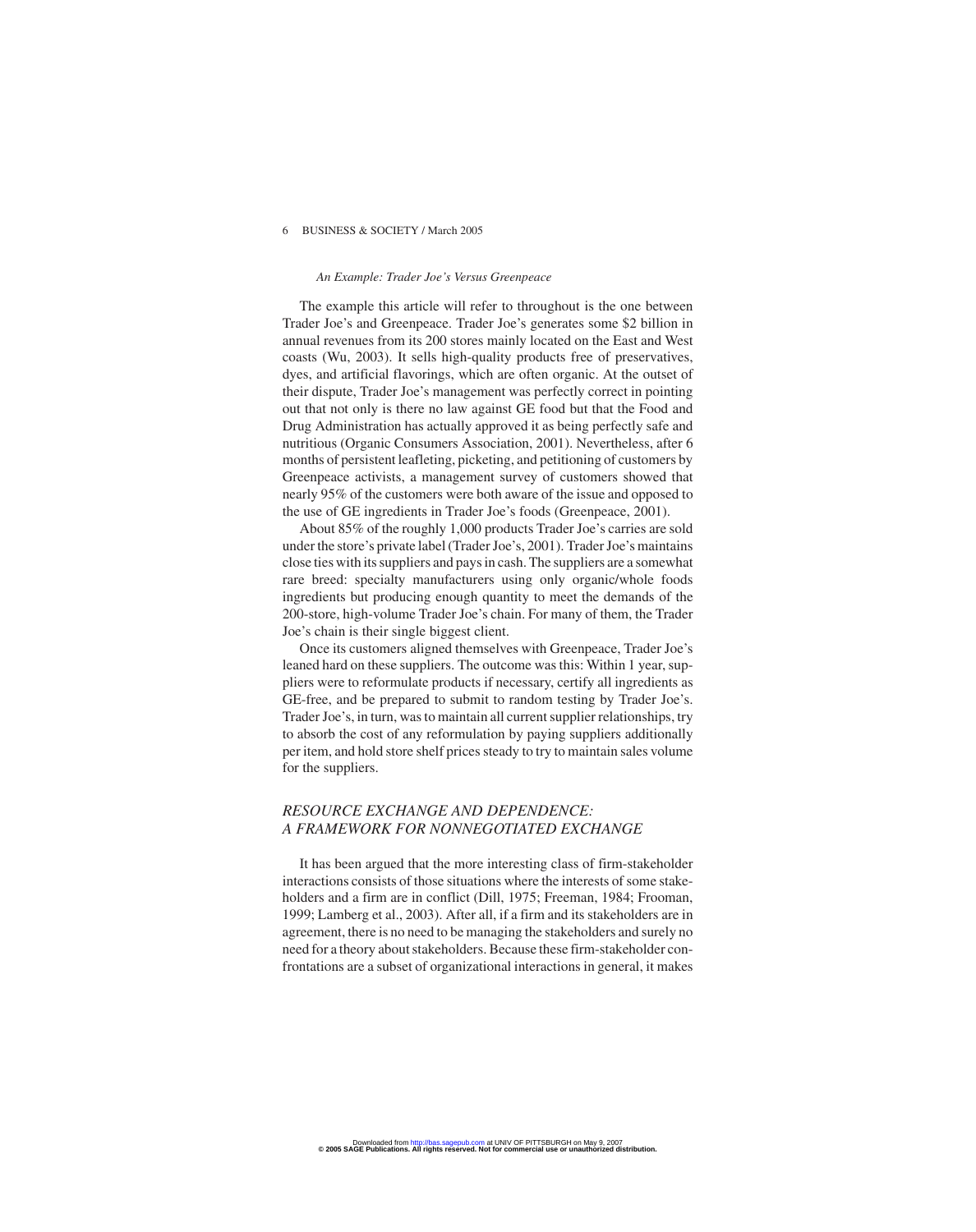sense to begin to look for possible accounts of how these interactions will play out from within the organization theories. Among these theories, it is agency, exchange, network, and resource dependence theories that have as their focus how particular actors within the environment affect a focal organization and assume that the focal organization can actively respond (Donaldson, 1995; Nohria & Gulati, 1994; Oliver, 1991). Agency theory (Hill & Jones, 1992) and network theory (Rowley, 1997) have proven to be useful approaches to developing stakeholder theory. However, for firm-stakeholder interactions in which interests conflict, and especially in cases of nonnegotiated exchange where at least one party is unwilling to negotiate further or not at all, it is the resource dependence and exchange theorists who have argued how events will proceed (Molm, 1990, 1997; Molm, Peterson, & Takahashi, 1999; Pfeffer, 1981, 1992, 1997; Pfeffer & Salancik, 1978). In short, they have argued that when interests diverge and negotiations have reached a standstill, power will determine the outcome. We will proceed from this premise that power arising from resource exchanges and dependencies are central to the resolution of nonnegotiated conflict, and we will build our argument within the framework that resource dependence and exchange theories provide.

Originally, exchange theory functioned on the individual level of analysis (Blau, 1964; Cook & Emerson, 1978; Emerson, 1962, 1972), whereas resource dependence theory was designed for the organizational level (Pfeffer, 1982; Pfeffer & Salancik, 1978). Over time, though, the focus of exchange theory changed to include both levels, and eventually resource dependence was subsumed under it (Cook, 1987; Cook, Molm, & Yamagishi, 1993; Molm & Cook, 1995). As a result, the two theories have many concepts in common. Central to both has always been the premise that dependence leads to power. If one organization is dependent on another for a resource, the one supplying the resource will have some power over the other. Power, then, is a characteristic of the relationship between the organizations. This means that power is a structural variable and is not an attribute of either organization by itself (Cook, 1977; Emerson, 1962; Molm, 1997; Pfeffer & Salancik, 1978). Similarly, the level of dependence is a structural variable, because it also has to do with the relationship between the two organizations. (So although the absolute level of resources a stakeholder may possess is a stakeholder attribute, the level of dependence of the stakeholder on a firm is a structural variable.) Finally, as they have traditionally been defined in the resource dependence and exchange literatures, the resources on which an organization may be dependent are financial, physical, and informational (Cook, 1977; Emerson, 1962; Molm, 1989; Pfeffer, 1982; Pfeffer & Salancik, 1978).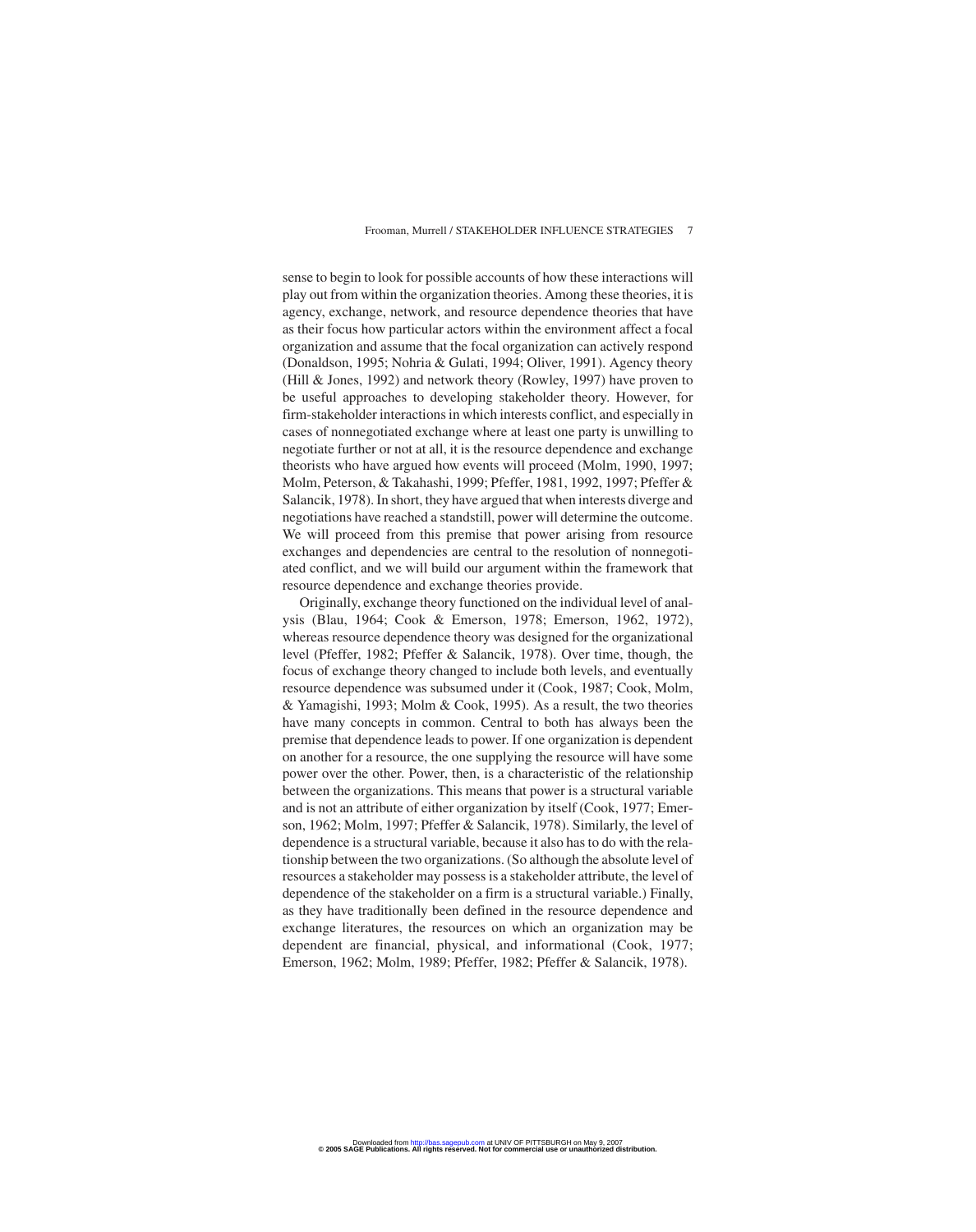Table 1 *Typology of Relationships and Strategies*

|                                              |     | Is the Stakeholder Dependent on the Firm?   |                                            |  |
|----------------------------------------------|-----|---------------------------------------------|--------------------------------------------|--|
|                                              |     | Ye.s                                        | No                                         |  |
| Is the firm dependent<br>on the stakeholder? | Yes | Direct compromise<br>(high interdependence) | Direct coercion<br>(stakeholder power)     |  |
|                                              | No  | Indirect compromise<br>(firm power)         | Indirect coercion<br>(low interdependence) |  |

Source: Adapted from Frooman (1999).

Using resource dependence and exchange theories, Frooman (1999, 2003) generated a set of propositions about the behavior of stakeholders based on the dependencies between firms and stakeholders. He argued that the type of influence strategy stakeholders use is a function of the type of resource relationship the stakeholders have with a firm.

#### *Types of Resource Relationships*

The types of resource relationships were identified in terms of who is dependent on whom (Pfeffer & Salancik, 1978). The stakeholder can either be dependent or not dependent on a firm, and a firm, in turn, can either be dependent or not dependent on the stakeholder. The four combinations of these dependencies create the four resource relationships stakeholders and firms can be in: stakeholder power, firm power, high interdependence, and low interdependence (see Table 1).

Consider the Trader Joe's–Greenpeace example. Because it seems unlikely that any financial, physical, or informational resources have typically moved back and forth between Greenpeace and Trader Joe's, the relationship between the two appears to have been one of low interdependence: The stakeholder was not dependent on the firm, and the firm was not dependent on the stakeholder. However, the relationship between Trader Joe's and its suppliers appears to have been one of high interdependence. Physical resources (food products) moved from the suppliers to Trader Joe's in return for financial remuneration. Most importantly, Trader Joe's was the principal client of many of the suppliers, and for Trader Joe's, finding suppliers capable of providing high-quality specialty products in the quantities needed for a 200-store chain is probably not an easy task. Together, these suggest high interdependence.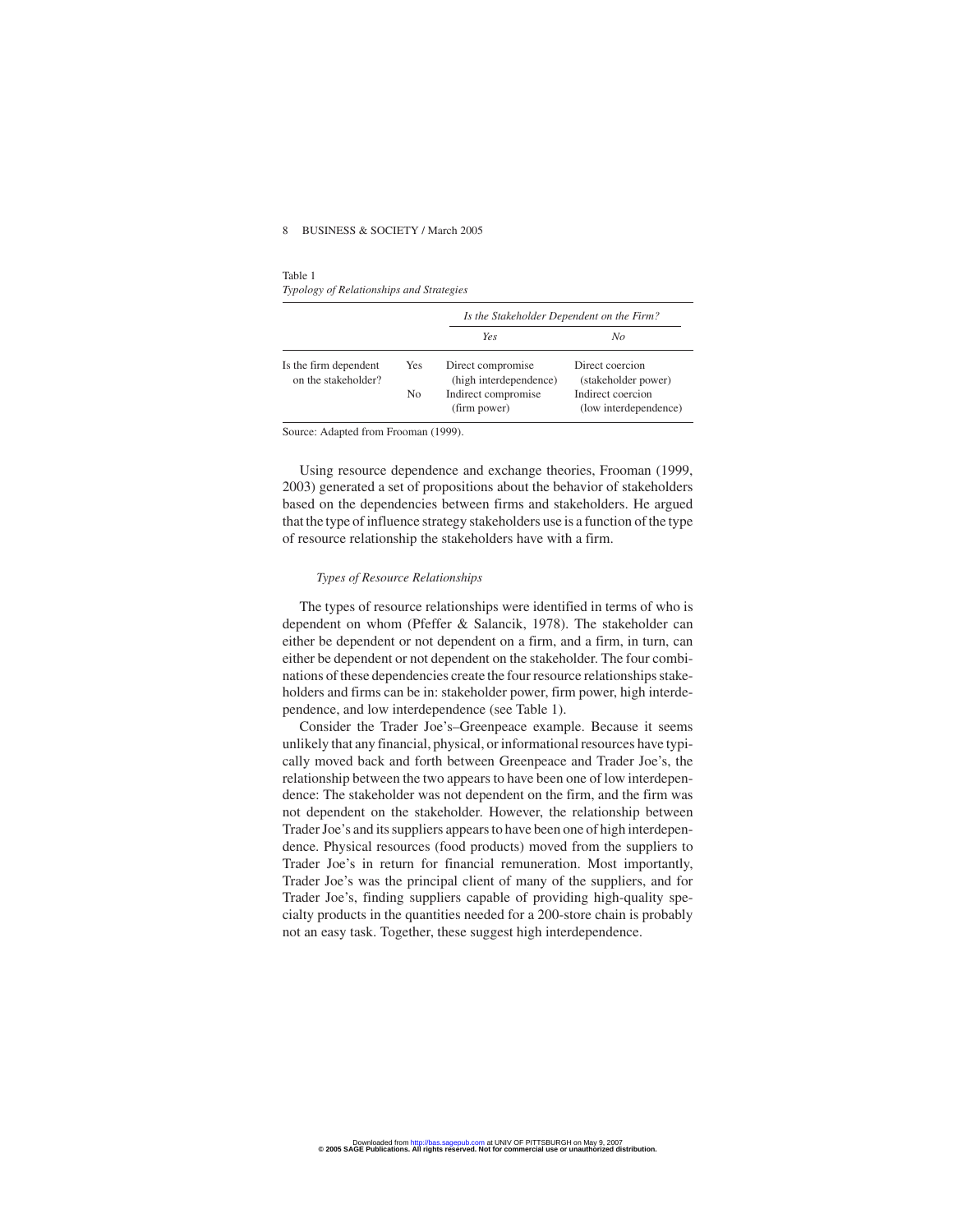#### Frooman, Murrell / STAKEHOLDER INFLUENCE STRATEGIES 9

| <i>Influence Strategies</i> |                                   |
|-----------------------------|-----------------------------------|
| <b>Types of Strategies</b>  | Definition                        |
| Manipulation                | How the influencing occurs        |
| Coercion                    | Decrease benefit or increase cost |
| Compromise                  | Increase benefit or decrease cost |
| Pathway                     | Who does the influencing          |
| <b>Direct</b>               | Stakeholder                       |
| Indirect                    | Ally of stakeholder               |

#### *Types of Influence Strategies*

Table 2

The strategies stakeholders can use to change a firm's behavior were broadly defined as manipulation strategies (*how* a focal firm is influenced) and pathway strategies (*who* does the influencing) as shown in Table 2.

The manipulation strategies focus on the leveraging of resources flowing into a firm to influence that firm. There are two basic kinds: coercion and compromise (Frooman, 2003).<sup>1</sup> Coercive strategies are negative in nature and involve either the threat to reduce a benefit or increase a cost to a firm. So, typically, the stakeholder threatens to shut off the flow of a resource to a firm, or in some cases may threaten to drive up the cost of that resource, if the firm does not make the necessary changes the stakeholder is seeking. Compromise strategies are positive in nature and involve an offer to either increase a benefit or reduce a cost to the firm. So the increase in benefit or reduction in cost will occur if the firm makes the necessary changes the stakeholder is seeking. Both types of manipulation strategies involve leveraging resource flows—the essence of resource dependence theory—to induce firm cooperation. Because these two definitions are exhaustive and mutually exclusive, they are one way of effectively conceptualizing how resources can be manipulated and will therefore be used throughout this article. We note in passing that the withholding and usage strategies described by Frooman (1999) are arguably examples of coercive and compromise strategies, respectively, and thus would be subsumed under coercion and compromise. Finally, it is worth commenting that other categorization schemes for these strategies exist (e.g., Savage et al., 1989; Savage, Nix, Whitehead, & Blair, 1991).

Pathway strategies are in regard to whom does the actual resource manipulation. There are two possibilities: direct and indirect. In other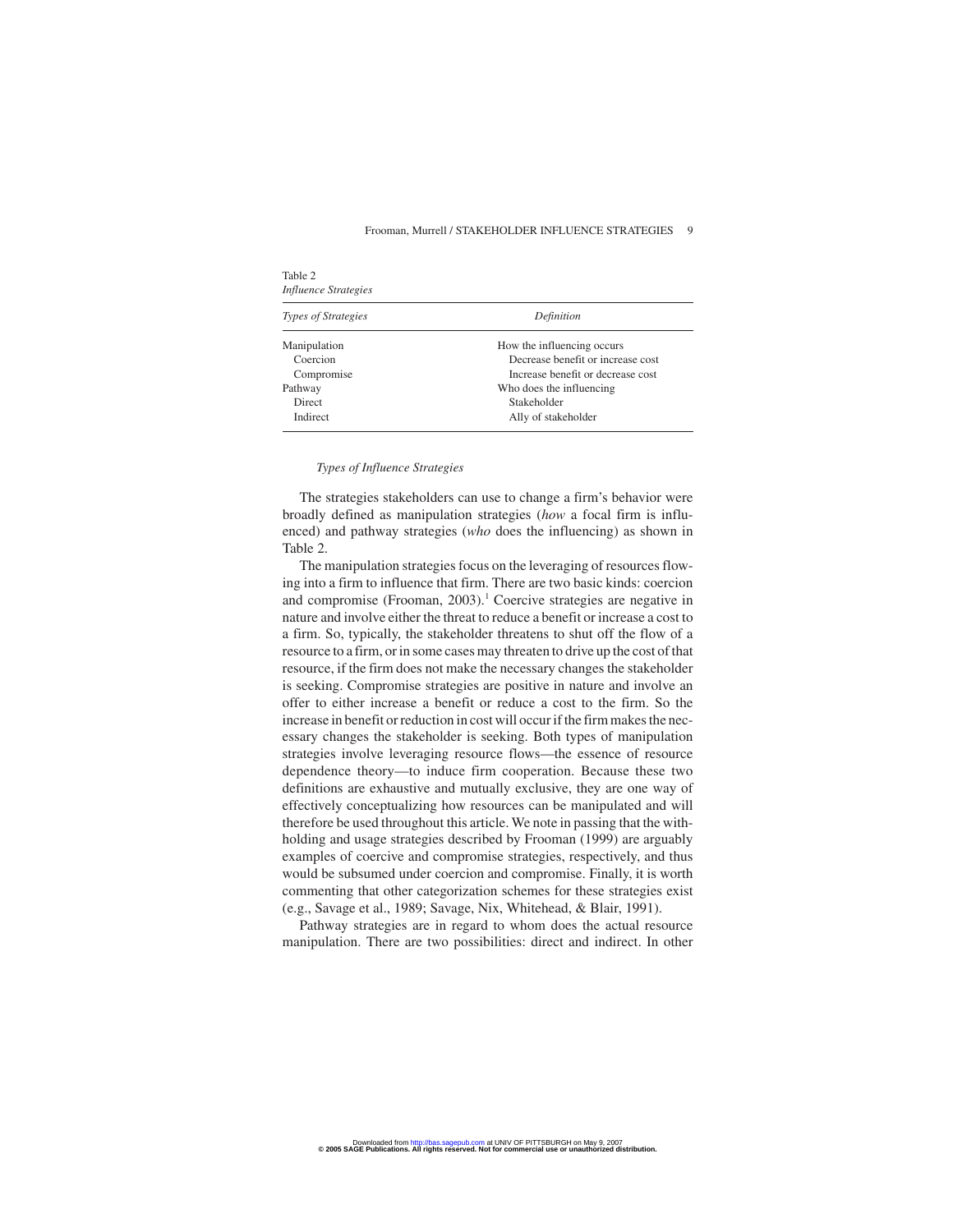words, either the stakeholder does the manipulation itself directly, or an ally of the stakeholder does the manipulation. The first leg of any indirect strategy is communication—informing the ally about the firm's behavior and then urging the ally to engage in some particular action. (So although the stakeholder acts indirectly, its ally, of course, acts directly.) For example, the demonstrations, signs, leaflets, and buttonholing of customers on their way into the stores by the activists were all part of Greenpeace's communication strategy to its ally—the consumers.

#### *Typology and Hypotheses*

In a series of four arguments, Frooman demonstrated how the type of relationship could be a determinant of the type of influence strategy. Indepth presentations of these arguments exist elsewhere (Frooman, 1999, 2003); briefly put, though, they include the following:

- 1. When a stakeholder is dependent on a firm, the stakeholder dare not harm the firm, so the stakeholder chooses compromise, not coercion (Pfeffer & Salancik, 1978).
- 2. When a stakeholder is not dependent on the firm, it uses coercion. This is because the exchange ratio—the ratio of benefits obtained to costs expended—is maximized when a coercive strategy is chosen (Cook, 1977; Molm, 1990, 1991). After all, a compromise strategy, as previously defined, involves the stakeholder conceding something of value in return for a change in firm behavior; a coercive strategy requires no such costly concession.
- 3. When the firm is not dependent on the stakeholder, the stakeholder has no leverage over the firm, and so the stakeholder must seek out an ally on whom the firm is dependent (Pfeffer, 1982). Using such an ally to influence a firm is, by definition, an indirect strategy.
- 4. When the firm is dependent on the stakeholder, the stakeholder will act directly against the firm. A stakeholder acts directly to avoid becoming unnecessarily indebted to allies (Aiken & Hage, 1968; Blau, 1964; Gillmore, 1987; Mauss, 1925/1966).

The typology shows the mapping of the four stakeholder influence strategies onto the four resource relationships (see Table 1). From the typology, propositions can be generated, one from the columns and one from the rows:

*Hypothesis 1*: When stakeholder dependence is low, the stakeholder will choose a coercive strategy, but when stakeholder dependence is high, the stakeholder will choose a compromise strategy to influence the firm (main effect for stakeholder dependence).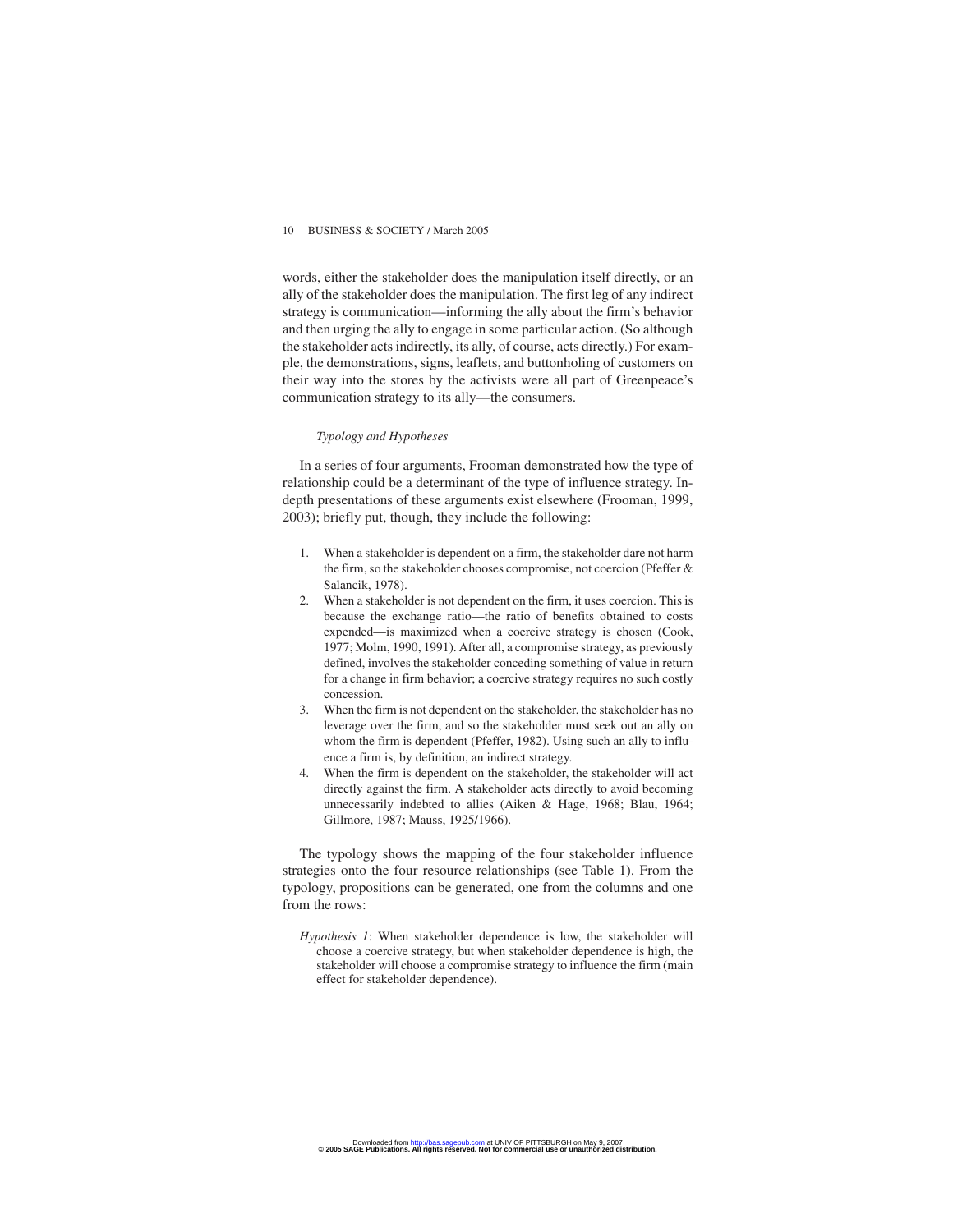*Hypothesis 2*: When firm dependence is low, the stakeholder will choose an indirect strategy, but when firm dependence is high, the stakeholder will choose a direct strategy to influence the firm (main effect for firm dependence).

In the Trader Joe's–Greenpeace example, we have noted that Greenpeace was not dependent on Trader Joe's. Thus, according to Hypothesis 1, Greenpeace ought to have used a coercive strategy against Trader Joe's. Because Trader Joe's was not dependent on Greenpeace, Hypothesis 2 predicts that Greenpeace should have implemented its coercive strategy indirectly. Greenpeace did move indirectly: It busied itself trying to enlist the support of customers as an ally. The boycott that Greenpeace urged upon the consumers was, in fact, a form of coercion in that it threatened to reduce an obvious benefit to the firm—the inflow of sales revenues. Thus, the hypotheses accurately account for what was observed to have happened between those two organizations.

In the Trader Joe's relationship with its suppliers, we have suggested that Trader Joe's was dependent on the suppliers; thus Hypothesis 1 would predict the use of compromise by Trader Joe's. Because the suppliers were dependent on Trader Joe's, Hypothesis 2 would suggest that Trader Joe's would act directly. As noted, Trader Joe's did offer up a deal to its suppliers and did so directly without the influence of any intermediaries.

#### *METHOD*

We conducted a study to determine if the hypotheses described above could predict, beyond a set of examples such as the Greenpeace–Trader Joe's example described here, the strategies chosen by a stakeholder and to see whether a structural variable, such as resource dependence, could be a significant determinant of that choice. We used this basic story to design a series of vignettes and made the exchange relationship between the firm and the stakeholder vary as a function of our experimental conditions.

Instead of the correlational research approach commonly used throughout most stakeholder and strategy research to study the relationship between the independent and dependent variables, this study made use of the rigor gained by an experimental approach. This research approach was chosen for two reasons. First, the independent variables (level of dependence of the stakeholder and level of dependence of the firm) could be precisely manipulated via the experimental conditions. The vignette stated exactly what percentage of its resources each organization received from the other, thus making clear the exact levels of dependence.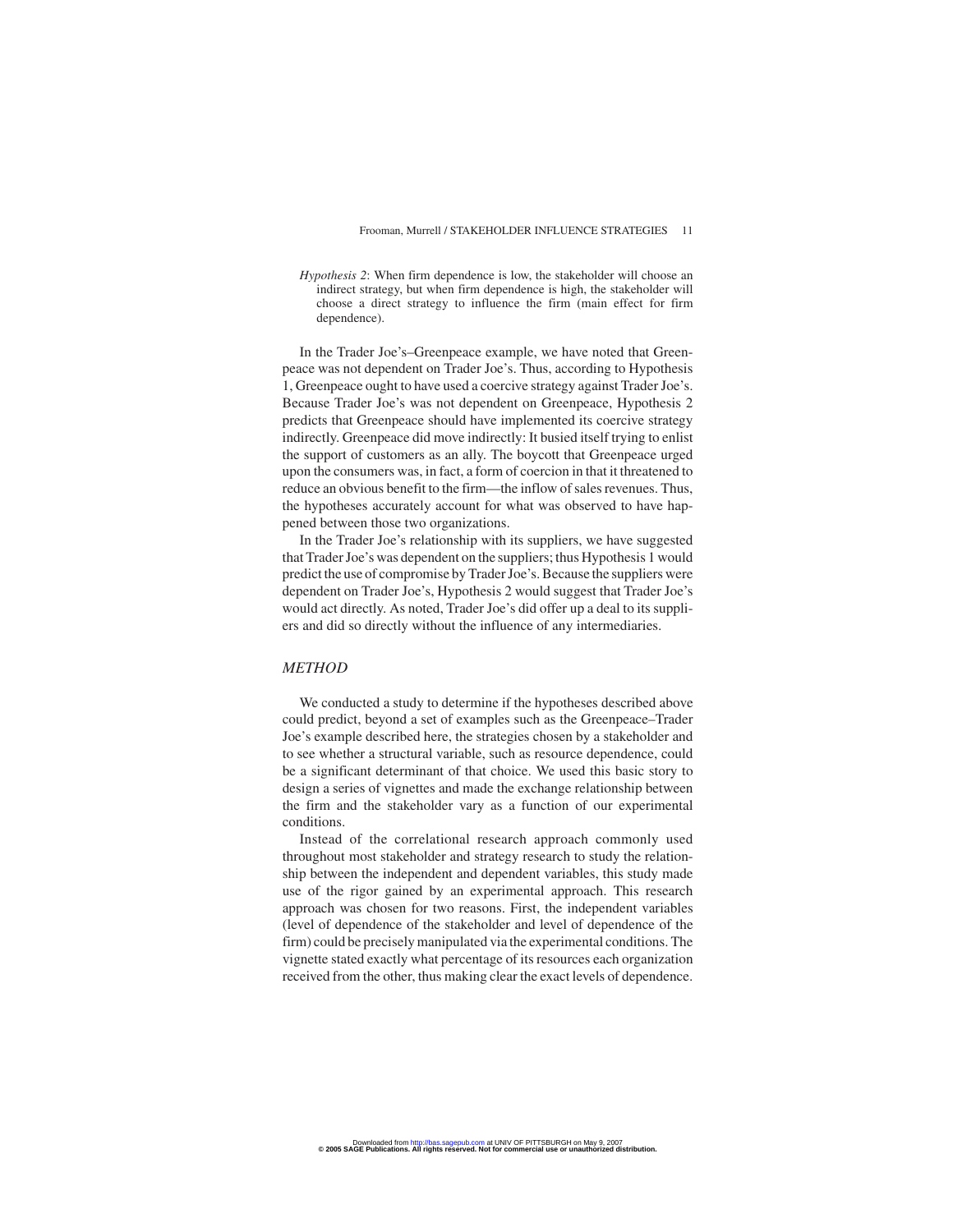In contrast, with a correlational study using historical firm data, it would be difficult to know the level of dependence of each party on the other, because data regarding the volumes of resources exchanged between organizations is rarely made publicly available. Measuring the independent variable, then, would have been speculative at best.

The second and most obvious benefit of an experiment is the amount of control it provides the experimenter. In newspaper accounts of confrontations over issues between firms and stakeholder groups, it became clear that there were numerous potentially confounding variables such as the level of media coverage, the novelty of the issue, the perceived legitimacy of the stakeholder group, the type of issue (environmental, health and safety, minority rights, etc.), the scope of the issue (local vs. national vs. international), the size of the stakeholder, the size of the firm, and so forth. Thus, we needed to be able to directly manipulate the independent variables that define the relationship between the firm and stakeholder to see how they affect strategies and control for other factors that might affect the outcomes. The best method for doing that is an experiment, because everything other than the independent variables can be held constant thus reducing interference from these extraneous variables and increasing the strength of the causal inferences.

#### *Participants*

Environmental leaders—the very kind of social stakeholder that firms seem to have some of the most trouble with—were sought out as participants. By using real professional environmentalists, we were able to extend beyond past research that has relied on samples of college students (e.g., Duffy, Shaw, & Stark, 2000; Turban & Greening, 1997). In addition, to improve external validity, three distinct locales were used for data collection: Arizona and Michigan in the United States and the province of New Brunswick in Canada. By seeking participants in such disparate locations and by using a transnational sample, we again hoped to move beyond past research that has tended to rely on data from single locations and instead fall in line with more current research that is striving toward multisite collection points for their data (e.g., Bansal & Roth, 2000; Egri & Herman, 2000).

Environmental groups in each locale were identified by two methods: obtaining lists from environmental umbrella (meta-) organizations functioning in those locales and by searching the Internet using the keywords *conservation*, *environment*, and *ecology*. A total of 202 environmental leaders in the three locales were identified.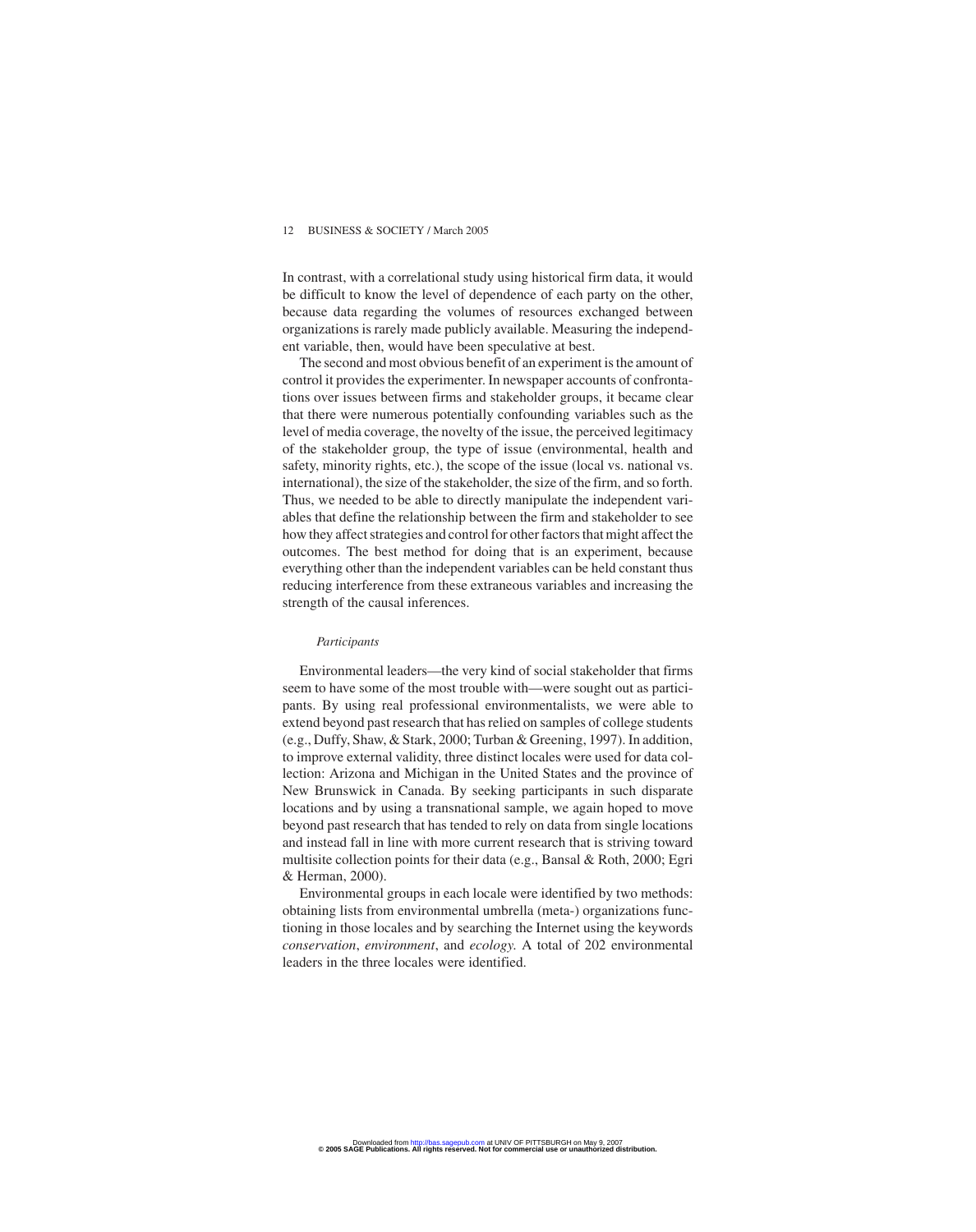All prospective participants were contacted by telephone first. Only 7 of the environmental leaders contacted declined our request to participate. The remaining 195 agreed to read the vignette and fill in the questionnaire. Of these 195 participants, 140 did eventually return the completed questionnaires (constituting a 72% response rate).

Sixty-five percent of the respondents identified themselves as executive directors, 27% identified themselves as project directors or policy specialists, and 8% identified themselves as officers in their organizations. The average length of service with their organization was 9 years with a standard deviation of 3 years, and the average age was 49 years with a standard deviation of 13 years. Fifty-four percent were males; 53% were members of their boards.

In terms of the organizations the participants were working for, the specifics were these: (a) 69% worked for independents and 31% worked for chapters of larger organizations, and (b) 89% of the organizations had less than 10 employees, 74% had annual revenues less than \$250,000, and 68% had less than 1,000 dues-paying members. In terms of their principal mission, 15% were exclusively engaged in advocacy, whereas another 63% were engaged in advocacy and other missions (education, land trust, research, or services). In addition, 61% of the respondents indicated that their organizations were members of an environmental metaorganization.

#### *Vignettes*

Because relationship is determined by both the level of dependence of the stakeholder on the firm and the level of dependence of the firm on the stakeholder, there were two independent variables in this study. Thus, our study used a  $2 \times 2$  fully factorial design with stakeholder dependence (high, low) and firm dependence (high, low) as the experimental conditions.

The specific features of the vignette were based on a situation that Recycle Ann Arbor, a nonprofit Michigan environmental group, found itself in about 10 years ago. Recycle Ann Arbor collects used car batteries from its community and sells them to a battery broker. The disagreement that arose with the broker was in regard to the processing facility, located in a developing country, to which the broker shipped its batteries. At the facility, the batteries were broken apart so that the materials within (e.g., lead, cadmium) could be extracted. Recycle Ann Arbor had reason to believe that no environmental regulations were in place in the developing country and wanted the broker to ship the batteries to an American or Canadian processing facility. We based our vignette on this real situation to provide realism to the story that participants would be asked to judge;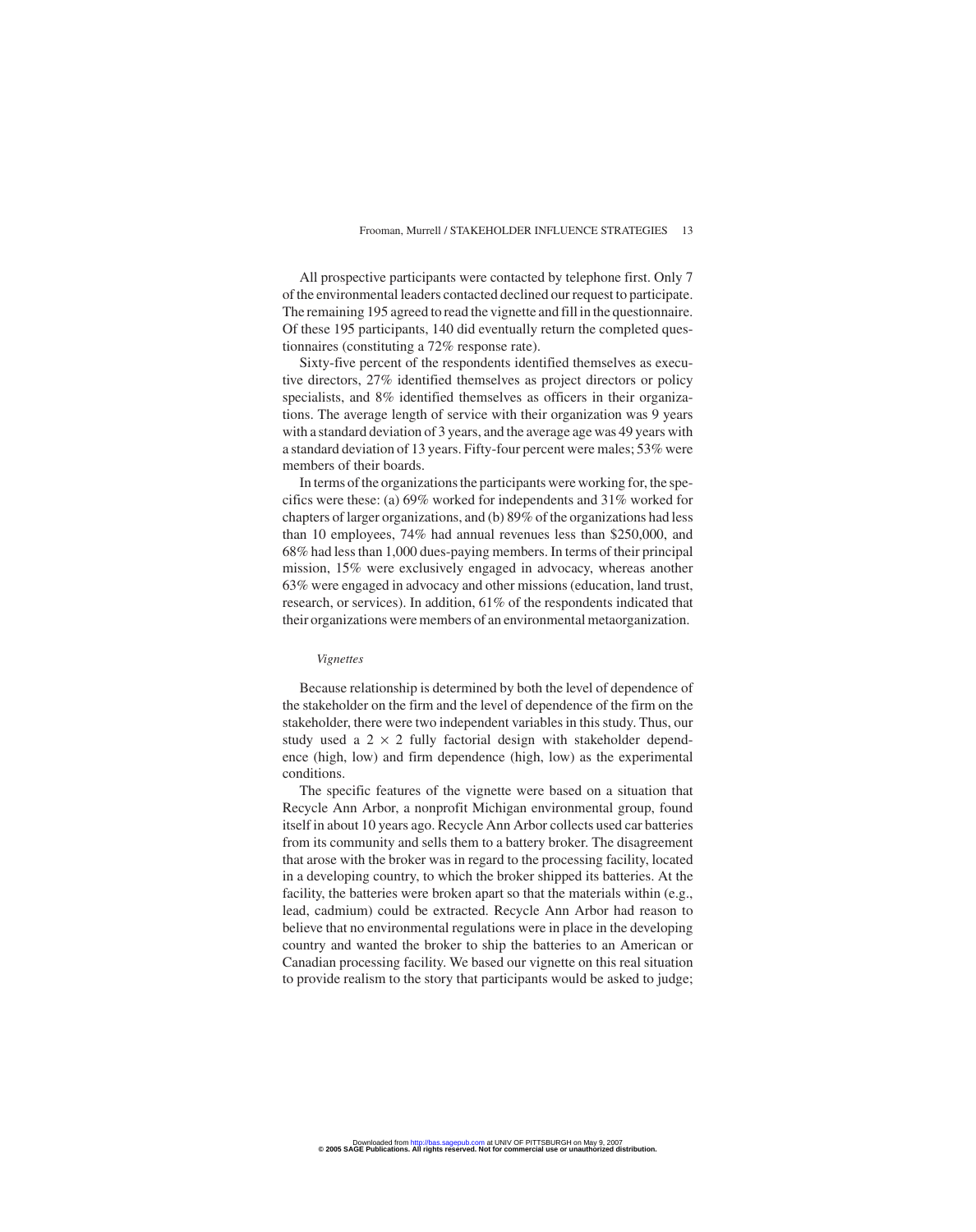however, the names in the vignette were changed to Appleseed Recycling and Broken Battery.

*Independent variables*. We manipulated our two key independent variables across four variants of a core vignette that represented each of the four possible firm-stakeholder relationships (experimental conditions). The independent variables (level of dependence by the firm or the stakeholder) were manipulated within each vignette. If a large percentage of revenues came from an organization and if the organization was the only available partner, that constituted dependence (Cook, 1977; Jacobs, 1974; Pfeffer & Salancik, 1978). The core vignette that provided the basis for our experimental manipulation is provided below:

Due to Appleseed Recycling's location, it has access to one (or many) battery broker(s). The business Appleseed does with the broker Broken Battery is rather important (or unimportant) to Appleseed—it generates about 45% (or 2%) of Appleseed's total revenue.

One of Broken Battery's most (or least) important accounts is with Appleseed. As one (or one of many) collector of batteries in the state, Appleseed supplies about 45% (or 2%) of the batteries Broken Battery handles in a year, and this generates about 45% (or 2%) of Broken Battery's annual revenue.

The nature of the dependence (firm or stakeholder) was manipulated by varying the percentage of revenue that was contingent upon either the actions of the firm or the actions of the stakeholder. For example, in one vignette, 45% of the stakeholder's revenues come from the goods it sells to the firm, but only 2% of the firm's goods come from the stakeholder. This would represent the condition of high stakeholder dependence but low firm dependence. Except for the paragraphs specifying the dependence of each party on the other, the vignettes are exactly identical to one another. Each participant received only one of the four vignettes (making the study a fully factorial, between-subjects design).

*Dependent variables*. Based on our hypotheses, we wanted to know the strategies that stakeholders would choose in response to the vignette. Our core measure asked participants to make two choices, a choice of pathway (who) and a choice of manipulation (how), as a measure of preferred strategy. Therefore, the key measure was a two-part question. First, we asked participants to choose between having the stakeholder act by itself (direct) or by persuading allies to act (indirect). Then, we asked participants to choose between ceasing to do business with the firm (coercion) or helping to finance a change in the firm's behavior (compromise) by offering to sell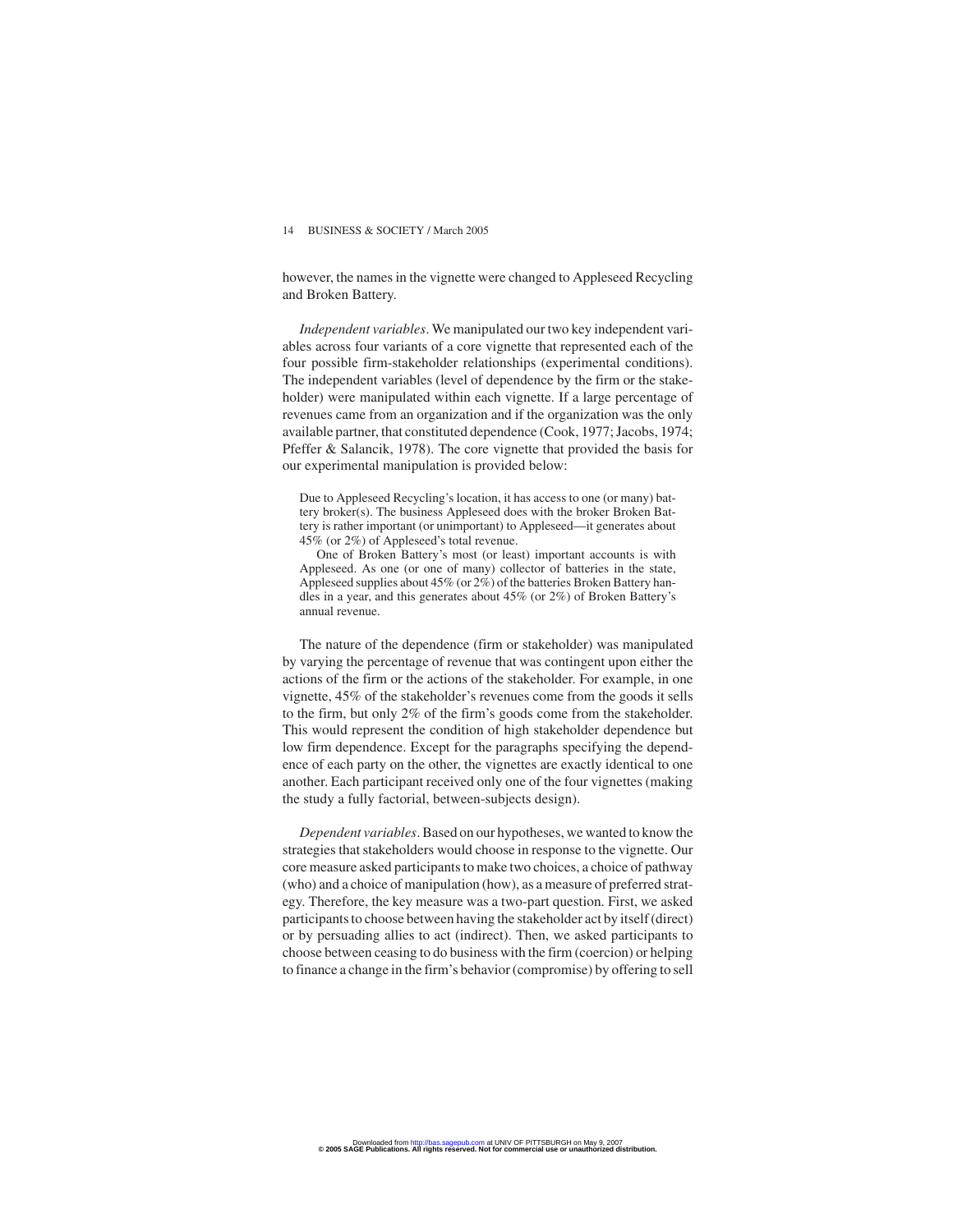its product to the firm at a discount. We also asked each participant to rate whether they would recommend each of the strategies as a measure of overall effectiveness of each of these strategies and then to rank them in terms of their own personal recommendation as a measure of relative effectiveness. (The questions posed to participants are given in the appendix to this article.) Participants also completed a series of Likert-type scaled questions to check for the validity of our experimental conditions, provide some insight into their course of strategies, and supply some basic demographic information.

#### *RESULTS*

Before testing for each of the hypotheses in this study, we tested the effectiveness of our manipulation of stakeholder dependence and firm dependence.

#### *Tests of Experimental Conditions*

We asked a series of eight questions to see if participants understood the vignette and responded to the manipulations of the independent variables. These responses were analyzed using a multivariate analysis of variance (MANOVA) that indicated that participants both understood the content of the vignette in general and were able to recognize the nature of the dependence between the stakeholder and the firm.

Because our sample contained participants from different locations, we examined whether location had any effect on participants' response to our experimental treatments. Our analysis revealed no main or interaction effects for location. Thus participants from the three different locations responded in the same way to our experimental treatments. Because participants in all three locations held similar understandings of the vignettes, responses from these three data subsets (Arizona, Michigan, and New Brunswick) were collapsed in all subsequent analyses.

#### *Tests of Hypotheses*

The core tests of our two hypotheses involved the responses of participants to their preferred strategy. Recall that we asked each participant to make three different judgments: (a) recommending the strategies they would take if they were directing the stakeholder group described in the vignette (preferred strategy), (b) assigning a likelihood of success of the various strategies (overall effectiveness), and (c) rank ordering the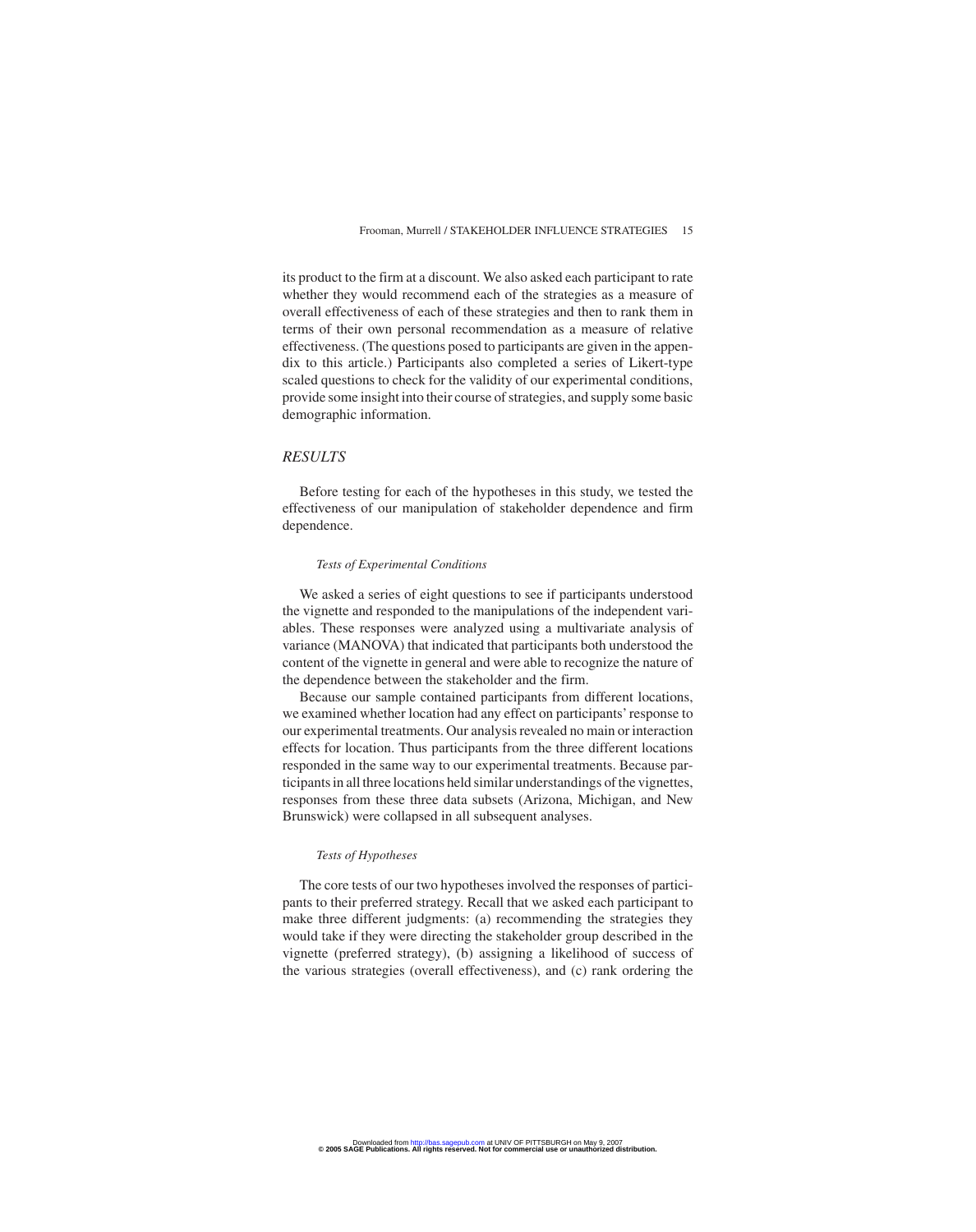Table 3 *Cell Means for Analysis of Variance Results*

|                            | Stakeholder Dependence |         |      |         |
|----------------------------|------------------------|---------|------|---------|
|                            |                        | High    |      | Low     |
|                            | Firm Dependence        |         |      |         |
|                            | High                   | Low     | High | Low     |
| <b>Measures</b>            |                        |         |      |         |
| Manipulation <sup>a</sup>  | 3.4                    | 3.9     | 2.7  | 3.3     |
| Pathway <sup>b</sup>       | 4.8                    | 4.5     | 4.5  | 4.6     |
| Effectiveness <sup>c</sup> | 66.0                   | $-22.3$ | 47.7 | $-14.9$ |
| Sample sizes $(n)$         | 29                     | 32      | 37   | 41      |

a. For the manipulation measure, high scores favor compromise, low scoresfavor coercion.

b. For the pathway measure, high scores favor indirect, low scores favor direct.

c. The effectiveness measure reflects the difference in the preferred versus the opposing strategy (in percentages).

strategies if they were asked to provide advice to the stakeholder group described in the vignette (relative effectiveness). We analyzed their responses using a two-factor analysis of variance (ANOVA) and chisquared tests for association between relationship types and strategy types. The results are summarized below.

*Preferred strategy*. Hypothesis 1 predicted a main effect for stakeholder dependence. In other words, the level of dependence of the stakeholder on the firm should affect the choice of manipulation strategy—that is, *how* the stakeholder seeks to influence, be it coercion or compromise. As shown in the first row of Table 3, the main effect for stakeholder dependence was significant,  $F_s = 7.5$ ,  $p < .01$ ,  $df = 1$ . Under conditions of high stakeholder dependence, participants favor compromise (cell means equal 3.4 and 3.9). Under conditions of low stakeholder dependence, participants favor coercion (cell means equal 2.7 and 3.3). There was no effect of stakeholder dependence on pathway strategy.

Hypothesis 2 predicted a main effect for firm dependence; that is, the level of firm dependence should have a significant effect on the choice of pathway of influence. When participants were asked to choose a pathway of influence, they were choosing *who* should influence—whether a direct strategy or an indirect strategy is used. As shown in the second row of Table 3, the cell means are all nearly equal. Thus, the main effect for firm dependence was not significant,  $F_F = 3.5$ ,  $p < .10$ ,  $df = 1$ . In other words, there was no support for Hypothesis 2. In fact, participants almost consistently (129 out of the 139 responding to the question) chose the indirect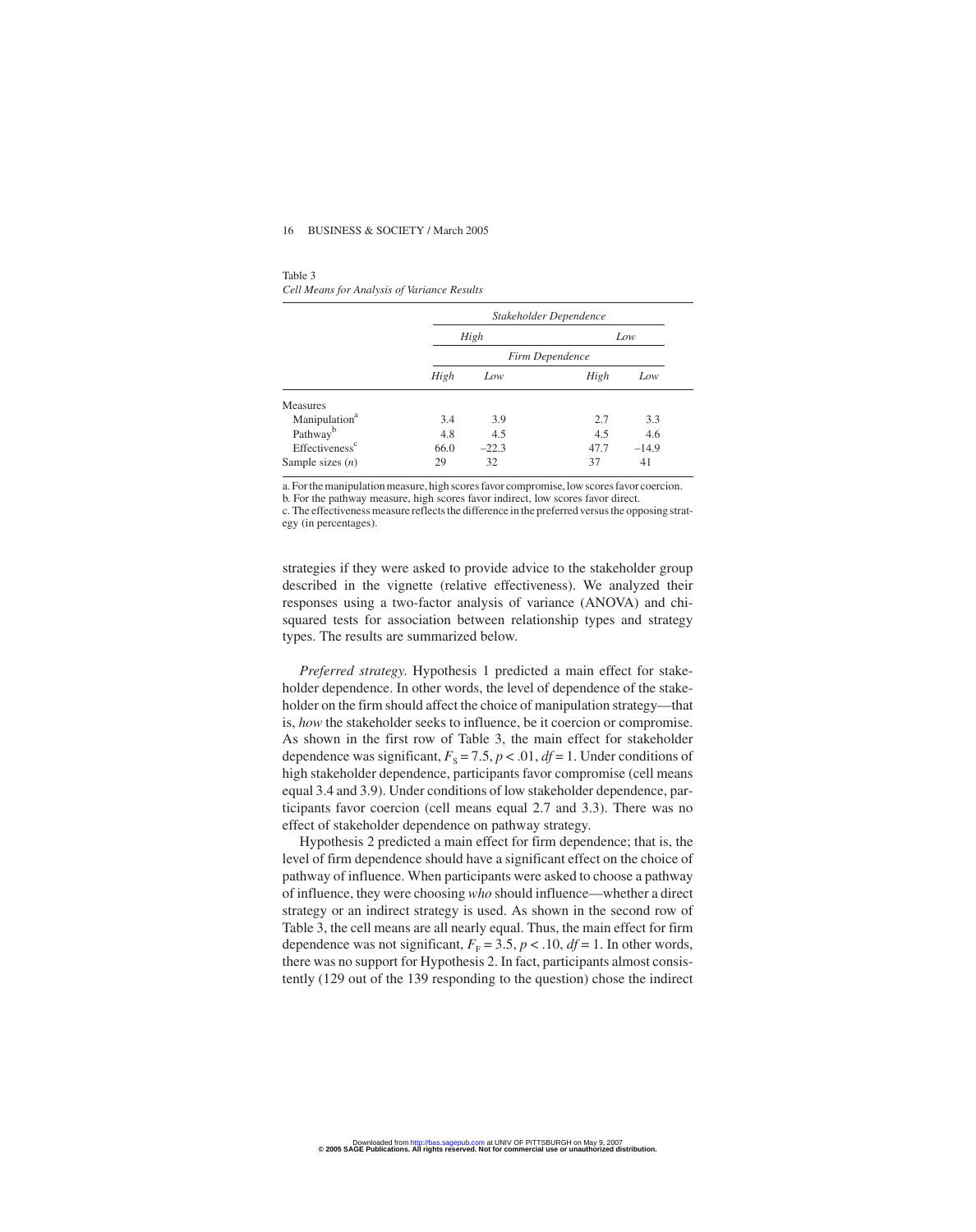strategy. Thus, regardless of the level of firm dependence, participants selected an indirect strategy rather than a direct strategy. In addition, there was no effect of firm dependence on selection of the manipulation strategy.

Although not part of our formal hypotheses, our analysis revealed no interaction effects on the choice of a preferred strategy (manipulation or pathway).

*Overall effectiveness*. Participants assigned probabilities estimating the likelihood of success (defined as overall effectiveness) for each of the compound strategies—direct coercion, direct compromise, indirect coercion, and indirect compromise. In the analysis of this question, difference scores were used. Because each participant provides effectiveness ratings for each outcome, we wanted to examine the weight given to the optimal strategy (as defined by our typology). Therefore, difference scores were calculated by taking the probability the participant assigned to the predicted strategy and subtracting from it the probability the participant assigned to the opposite or counterstrategy.

Using this approach, we are able to isolate the most preferred (according to the theory) strategy compared to the least preferred strategy. Scores on this measure should be large and positive if participants choose the predicted strategy compared to the counterstrategy. For example, this approach would compare the difference between perceived effectiveness of direct coercion to indirect compromise. We note that this approach raises concerns about the use of difference scores (e.g., Cronbach & Furby, 1970; Johns, 1981; Traub, 1994), but together with the other analysis, this provides a useful supplemental measure of perceived effectiveness.

Using analysis of variance (see third row of Table 3), we found that overall effectiveness scores for stakeholder dependence were in the expected direction (positive and high). Participants indicated that the overall effectiveness of the predicted strategy far exceeded the expected outcomes for the counterstrategy. This provides additional support for Hypotheses 1 in that participants' choice between coercion and compromise was a function of the level of stakeholder dependence.

Contrary to our expectations, overall effectiveness scores for firm dependence were negative thereby indicating that participants found the predicted strategy to be less effective than the counterapproach. Results revealed a significant main effect for firm dependence. Participants rated the indirect strategy as more effective than the direct strategy contrary to Hypothesis 2. This is consistent with the overall main effect of firm dependence on the preferred strategy as discussed earlier. Thus, the results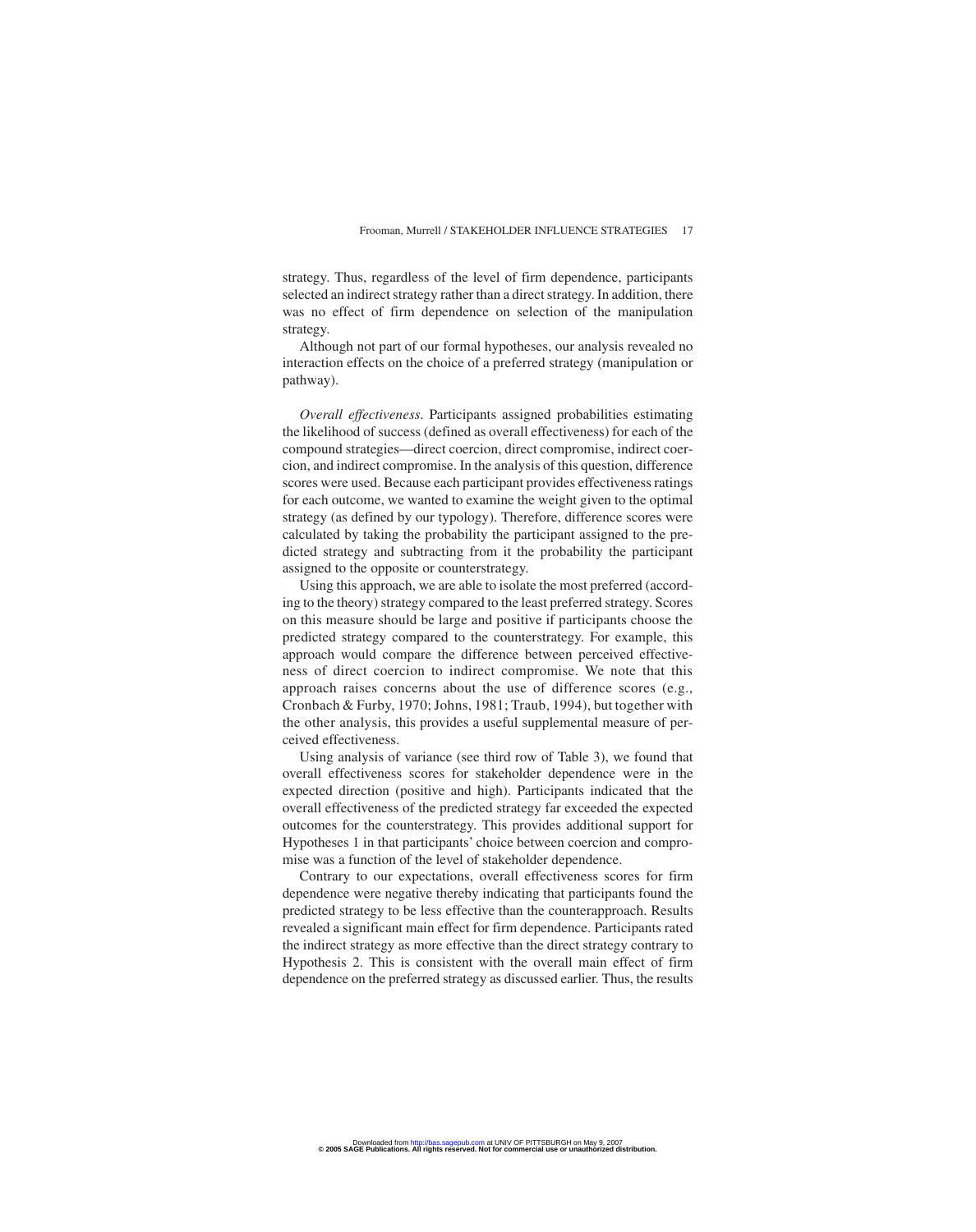| Table 4                                                  |  |
|----------------------------------------------------------|--|
| Choice Frequency (Least Preferred Manipulation Strategy) |  |

|                                             | Stakeholder Dependence |                 |               |               |     |  |
|---------------------------------------------|------------------------|-----------------|---------------|---------------|-----|--|
|                                             | High                   |                 | Low           |               |     |  |
|                                             |                        | Firm Dependence |               |               |     |  |
|                                             | High                   | Low             | High          | Low           |     |  |
| Coercion                                    | (23.29)<br>31          | (21.11)<br>22   | (28.39)<br>27 | (26.21)<br>19 | 99  |  |
| Compromise                                  | (8.71)<br>1            | (7.89)<br>7     | (10.61)<br>12 | (9.79)<br>17  | 37  |  |
| Total<br>$\chi^2$ = 17.04, p < .001, df = 3 | 32                     | 29              | 39            | 36            | 136 |  |

Note: Expected counts are listed in parentheses next to observed counts in each cell.

here confirm what was found for the preceding measure: Participants chose between coercion and compromise as predicted but were favoring the indirect pathway regardless of stakeholder or firm dependence.

*Relative effectiveness*. The third key measure asked participants to complete a ranking of the strategies from most to least desirable (i.e., which they would most likely recommend to others). This was used as an additional measure to examine the impact of firm and stakeholder dependence on the relative preference of influence strategies. Because the data collected for this question involved rankings (i.e., ordinal data), a chisquare analysis was used. Our hypothesis focused on the impact of firm and stakeholder dependence; our analysis focused only on testing the main effects. Given the findings of overall effectiveness, we conducted chi-square analyses on both the first-choice strategies and the last-choice strategies. Thus four separate chi-square tests were performed: (a) first choice for the pathway strategy, (b) first choice for the manipulation strategy, (c) last choice for the pathway strategy, and (d) last choice for the manipulation strategy. Results were significant only for the association between firm-stakeholder dependence and the least preferred manipulation strategy,  $\chi^2 = 17.04$ ,  $p < .01$ ,  $df = 3$ .

A post hoc analysis involving complex contrasts of a dichotomous dependent variable (Marascuilo & Serlin, 1988) was performed. This showed there to be only a significant effect for stakeholder dependence,  $\chi^2$  = 3.70, *p* < .01, *df* = 3, but not for firm dependence. Thus, the level of stakeholder dependence was found to influence participants' choice between compromise and coercion as the least preferred strategy. Under situations of high stakeholder dependence, respondents were equally likely to rank coercion as least preferred but rarely put compromise as the last. This finding is further confirmation of our first hypothesis.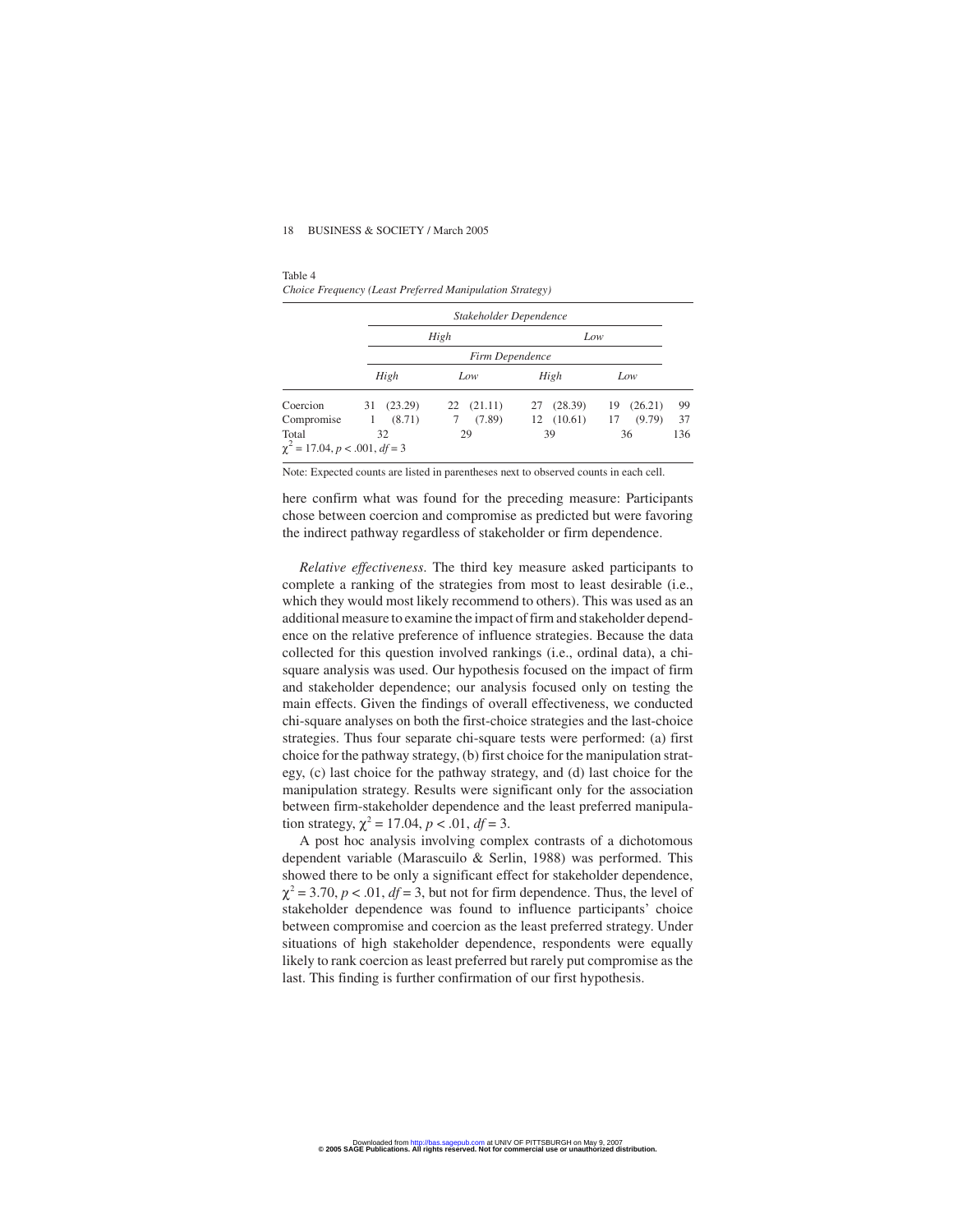#### *DISCUSSION*

What insights do these results give us in regard to stakeholder behavior and the roles that stakeholder attributes and the structure of stakeholderfirm relationships may play in determining that behavior? First, at least for the environmental groups included in this study, the data support the contention that relationship is a determinant of how a stakeholder chooses to influence a firm. Specifically, if the stakeholder is not dependent on the firm, the participants recommended a coercive strategy; if the stakeholder is dependent on the firm, the participants recommended a compromise strategy. In other words, this study suggests that this choice is not a function of stakeholder attributes but is rather a function of the relationship between the two organizations. Consider the Greenpeace–Trader Joe's example again. Greenpeace urged consumers to boycott—a form of coercion intended to reduce a benefit to the firm in terms of sales revenues. Now, many might expect nothing less of Greenpeace, an organization that managers tend to view as being antibusiness. The point this study makes, though, is that their choice of the negative (coercive) strategy may not be reflective of some emotive anticapitalist creed the Greenpeace leadership embraces but, rather, that their choice is dictated by a logic embedded in the structural nature of the relationship Greenpeace has with Trader Joe's. Put another way, Greenpeace acts the way it does, because *any* organization in such a relationship would act that way.

As already noted, the relationship that Greenpeace and Trader Joe's were in was one of low interdependence. Low interdependence means a stakeholder's welfare is not tied to the welfare of the firm, and so the stakeholder need not worry about any harmful effects a coercive strategy might have on the firm. Because the exchange ratio is maximized when a coercive strategy is chosen (again, any compromise offered up by the stakeholder necessarily involves a concession from the stakeholder, which is costly to the stakeholder), the stakeholder chooses coercion. So when Greenpeace chose coercion, they were choosing exactly as any stakeholder would, given their relationship with Trader Joe's.

In short, the first finding of this study suggests that when managers are trying to anticipate the behavior of their stakeholders, a structural analysis of the firm's environment may add valuable insight into the more conventional hub-and-spoke stakeholder analysis alone. Thus, as much attention needs to be given to the nature of the exchange relationships a firm finds itself immersed in as it does to the developing of a map of its stakeholders and their attributes. This is consistent with arguments previously raised by Freeman (1984).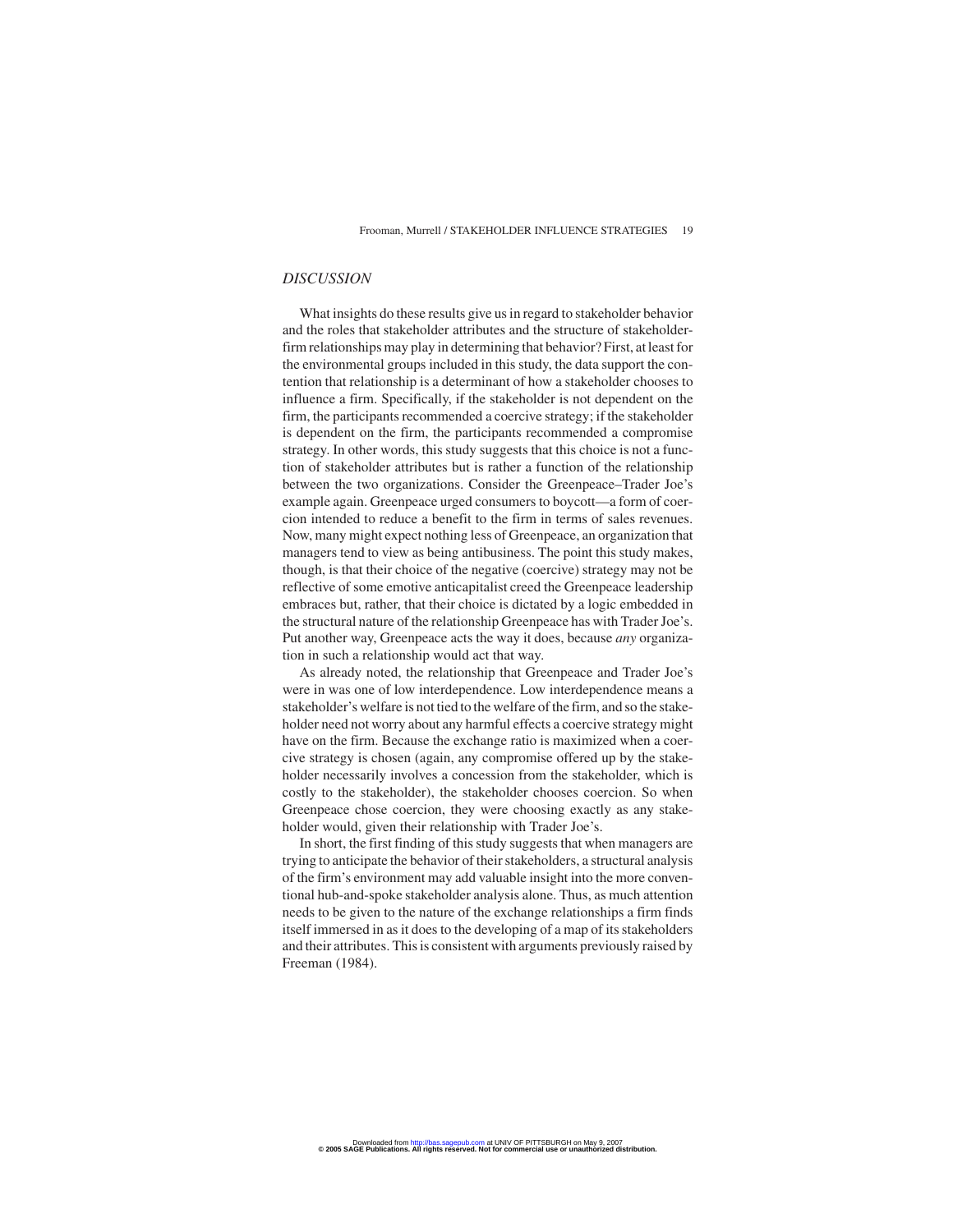Second, when considering who should influence the firm, participants in this study chose the indirect strategy with surprising consistency. Responses in the second task provide one possible explanation for this finding: Participants assigned the lowest likelihoods of success to the two direct strategies (direct coercion and direct compromise). In other words, they viewed the direct strategies as ineffective. In addition, 62% of participants agreed (vs. 26% who disagreed) with a statement reading, "Individually, environmental organizations typically lack the means necessary to directly influence businesses to change their behavior." Thus the perception of many environmental leaders may be that their organizations are short on resources and must necessarily seek the assistance of allies—that is, use indirect strategies—a finding supported elsewhere in the literature (Egri & Herman, 2000). For example, Greenpeace may be one of the better funded environmental organizations. However, with revenuesafter-fundraising expenditures of only \$15,000,000 in 2001 (Greenpeace, 2003), it could still only be considered a moderately resourced group. Therefore, even Greenpeace must seek the assistance of others—for example, other environmental groups or consumers.

Because their organizations may possess only limited resources, environmental leaders may be forced to make routine use of indirect strategies and thus have repertoires consisting of only indirect strategies. Tilly (1979) has described a repertoire as being a set of actions that is "limited in comparison to the range of actions theoretically available" (p. 131). Similar to how firms may have routines that determine their actions (Nelson & Winter, 1982), Tilly noted that nearly all organizations have learned repertoires such that although a variety of strategies may be available, organizations tend to use only those with which they have experience (McAdam, Tarrow, & Tilly, 2001; Tarrow, 1994). Strategies outside the repertoire are steered clear of for several reasons. For example, to avoid antagonizing the membership, organizations stick to the advertised mission and strategies as much as possible (McCarthy & Zald, 2002; Zald & Berger, 1978). Furthermore, a repertoire of strategies actually constitutes a resource itself in that the experience helps leaders effectively execute the strategies again and again (McAdam, 1982; Oberschall, 1979; Rowley & Moldoveanu, 2003; Taylor, 1989), and this appears to be particularly so among environmental groups (Dalton, 1994). The existence of repertoires consisting of indirect strategies would account for why participants failed to choose a direct strategy even when they received one of the variants of the vignette in which direct strategies were viable. What influence strategies actually comprise environmental leaders' repertoires, and whether other factors besides stakeholder demographics and relations play important roles, should be explored further in subsequent research.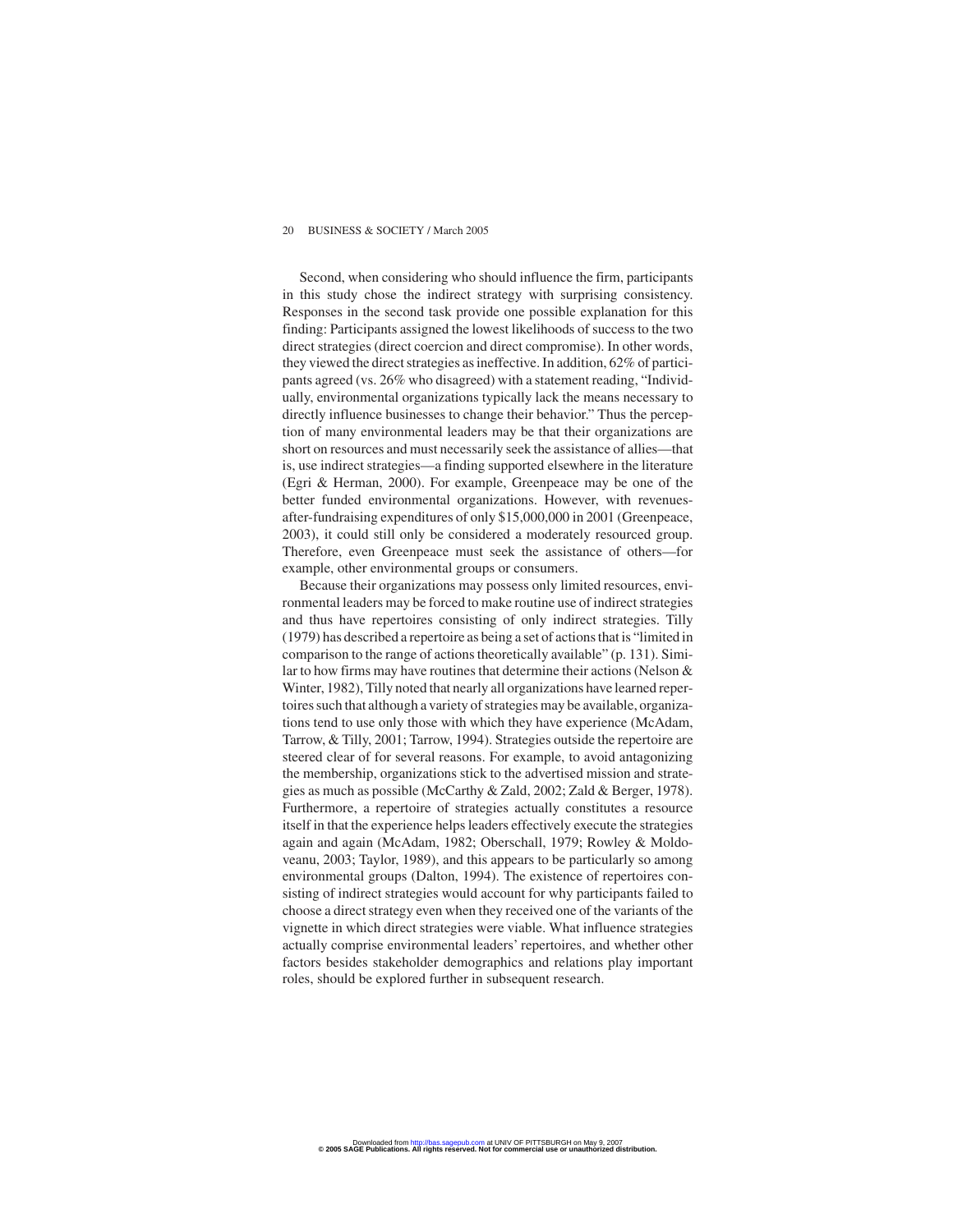

\_\_\_\_\_\_\_\_\_\_\_\_\_\_\_\_\_\_\_\_\_\_\_\_\_\_\_\_\_\_\_\_\_\_\_\_\_\_\_\_\_\_\_\_\_\_\_\_\_\_\_\_\_\_\_\_\_\_\_\_\_\_\_\_\_\_\_\_\_\_\_\_\_\_\_\_\_\_\_\_\_\_\_\_\_\_\_\_\_\_\_\_\_\_\_\_\_\_\_\_\_\_\_\_\_\_\_\_ **Figure 1. Revised Model of Demographic and Structural Factors Affecting Choice**

This study provides support for both of the approaches to understanding organizational interactions. At least for this study, the choice of how to influence a firm appears to be structurally determined. The resource relationship is a determinant of the choice. In other words, the tie between the nodes matters. However, the choice of who influences a firm appears to be demographically determined. How well resourced the stakeholder is appears to be a determinant of the choice of indirect strategies. In other words, an attribute of the stakeholder node itself is what matters. Thus both approaches—structural and demographic—seem to have some explanatory power with the addition of situation factors (e.g., resources).

Furthermore, although the results of this one study can only be considered preliminary, the results do suggest that demographic variables may be most critical in determining the repertoire of strategies the stakeholder will have, whereas structural variables may determine choice from within that repertoire. In other words, there is a universe of strategies, which consists of all strategies theoretically available to a stakeholder. Selected from that universe is a repertoire of strategies, which consists of only those strategies the stakeholder has experience with given their organization's demographics. Finally, selected from that repertoire is the strategy of choice, which is chosen based on the stakeholder's relationship with the particular firm it confronts. The process is pictured in Figure 1.

Figure 1 is constructed around an example in which the firm is dependent on the stakeholder and the stakeholder is not dependent on the firm. (Imagine an entrepreneur starting up a small recyclables brokerage business and having to deal with a fairly large, urban environmental group collecting recyclables from its community.) The typology predicts direct coercion, but direct strategies are not in the repertoire, so indirect coercion is chosen instead.

Why do we propose that demographic variables may determine the content of the repertoires and structural variables may determine the choice from within that repertoire? Periodic internal assessments of strengths and weaknesses—be they formally or informally conducted—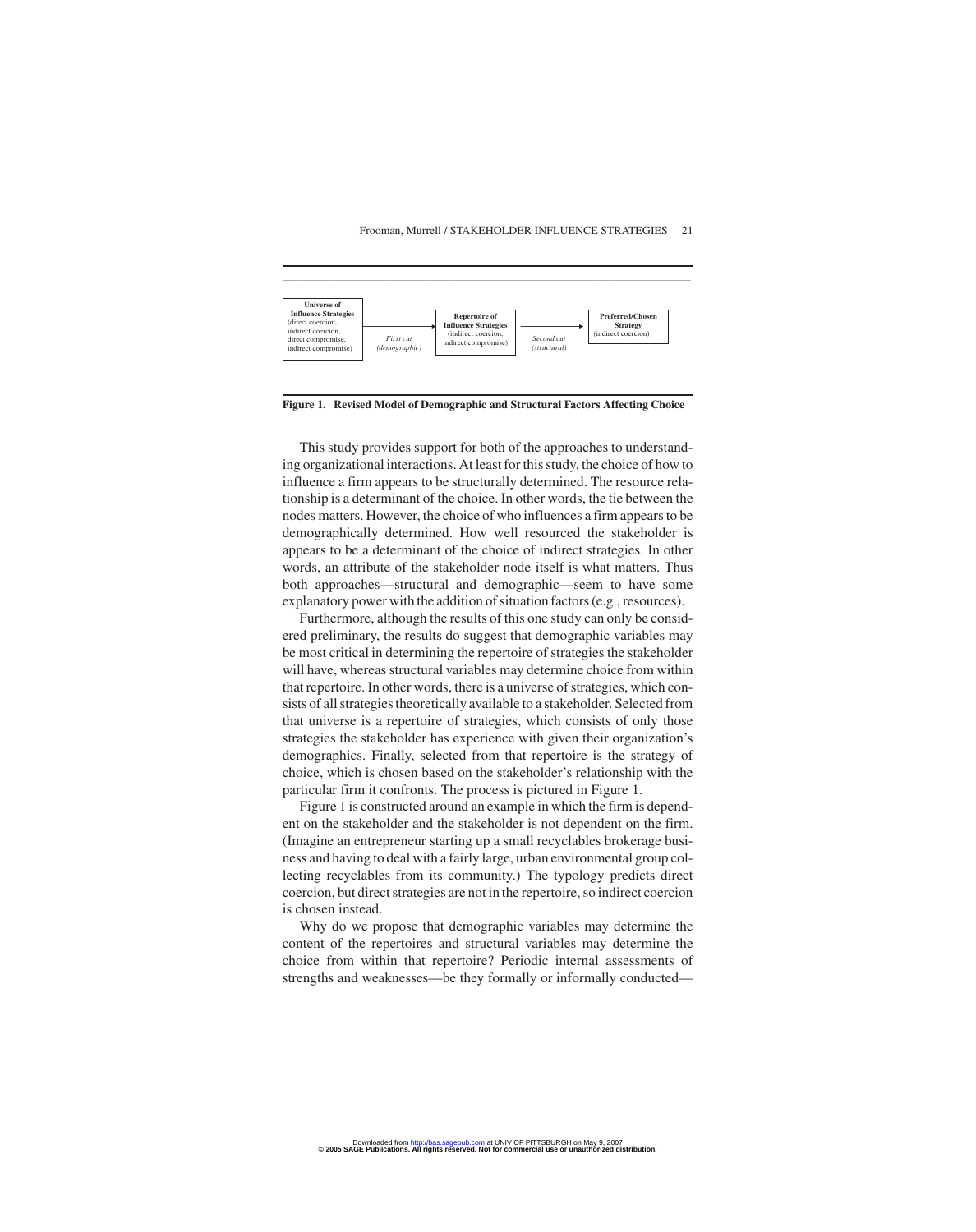may cause a stakeholder to regularly cull its universe of strategies down into a repertoire that most generally suits its capabilities based on the realities of its demographics. Were Greenpeace leaders to conduct such a review of their strengths and weaknesses, they would surely note their limited level of resources and would thus rule out direct strategies from their repertoires. Such paring down of available strategies into a manageable repertoire prepares an organization, like Greenpeace, to move quickly and effectively when confrontations then arise (Cyert & March, 1963). Thus demographic factors may determine the repertoire. However, we agree that this question requires additional empirical research to answer.

Only when an actual confrontation arises does it then become possible for an organization to consider structural variables, such as resource dependencies. In other words, structural variables, which are all about relationships, only make sense in the context of an actual relationship, and an organization like Greenpeace must wait and see which firm it is in conflict with before it can assess structural variables like resource dependencies. In short, an organization like Greenpeace reduces its universe of strategies to a manageable repertoire based on the realities of its demographics (the first cut). Then, when actual confrontations with specific firms (i.e., Trader Joe's) arise, it selects the most appropriate strategy from within the repertoire (the second cut) based on its specific relationship with that firm. However, for a firm like Fleet Bank, the bank issuing the Greenpeace Mastercard, on which Greenpeace is dependent for a percentage of purchases, Greenpeace leaders may opt for a compromise strategy were a dispute to arise.

An additional insight this study produced—one that is more speculative in nature—was generated by the rank ordering participants were asked to make. In regard to the choice between coercion and compromise, the ranking procedure showed an association between relationship and strategy when last-choice strategies (those being avoided) were evaluated but not when first-choice strategies were evaluated. This finding suggests that participants may have been using an elimination heuristic to make their selections (Berretty, Todd, & Martignon, 1999; Hertwig, Hoffrage, & Martignon, 1999; Tversky, 1972). In other words, their reasoning appears to have involved a process in which options are deselected based on their shortcomings as opposed to a process in which options are selected based on their strengths (Todd, 2000).

That the participants seemed focused more on avoiding actions may reflect the caution with which many social stakeholders may have to proceed when confronting firms. Although it may be tempting to view an organization like Greenpeace as being possessed by irrational fanatics, the reality is that it is managed by professionals who probably know that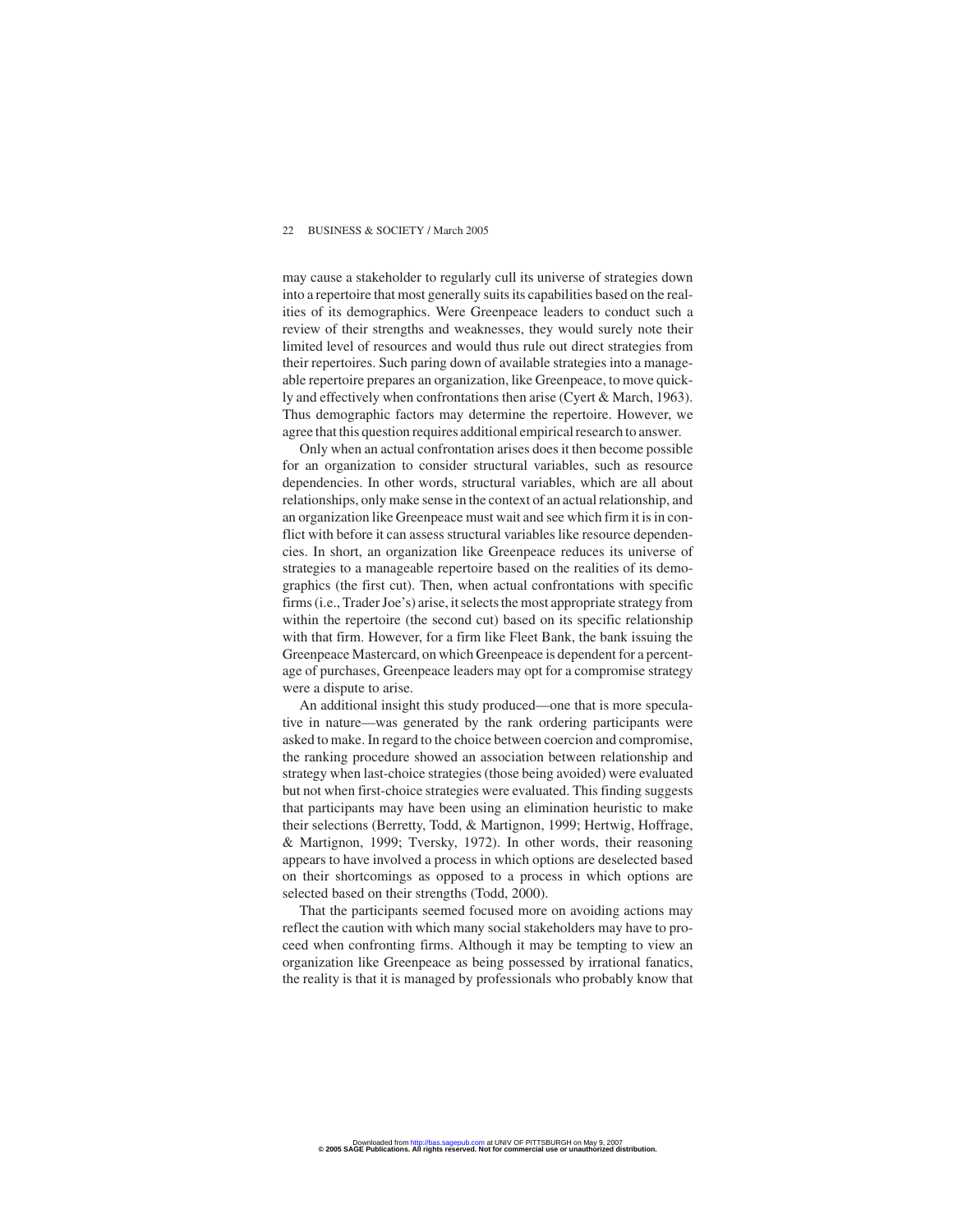they cannot afford to select their targets carelessly. With revenues of only \$15,000,000, the world-renowned environmental organization is still small in size compared to most of its targets, even a mid-sized grocery chain like Trader Joe's. Due caution must always be exercised by Greenpeace directors so that the organization does not harm itself by offering up costly compromises when unnecessary or causing potential harm to another organization (via a coercive strategy) upon which it is dependent. In short, Greenpeace's fame and infamy have most likely been built upon sound, rational choices designed to maximize its impact on others while exposing itself to as little risk as possible.

#### *LIMITATIONS OF THE STUDY*

There are some limitations with the current research. First, contrary to our second hypothesis, participants overwhelmingly chose the indirect strategy rather than the direct strategy. This may call into question the effectiveness of our manipulation of the stakeholder-firm dependence. In other words, did participants even perceive the direct pathway as a meaningful choice given the specific vignette they received? Recall that results from our manipulation checks confirmed that participants did perceive the correct relationships between the firm and stakeholder based on the relevant experimental condition. In addition, we asked participants several exploratory questions as a follow-up to the key dependent measures. Participants were asked whether they agreed that if one organization supplies an important resource to a second organization, the first could influence the second's behavior. Eighty-three percent of our participants agreed with this statement, whereas only 5% disagreed. Thus the manipulation checks indicate that participants understood the nature of the firm and stakeholder dependence, and their answers to this follow-up question indicate that they understood that leverage over the firm meant that the firm's behavior could be influenced. It seems, then, that participants understood that the direct pathway was a viable option but nonetheless did not select this strategy regardless of the firm or stakeholder dependence.

Another limitation of this study is the trade-off made between internal and external validity. Although our experimental design enhanced our internal validity by providing control of the potentially confounding effects of extraneous variables, it also raises questions about the external validity of the study. The use of any forms of hypothetical judgments, such as the vignettes used in our study, raises some concerns about whether our participants would do (or are doing) as they claim they would (see Greenberg & Eskew, 1993; Spencer, 1978). Our construction of the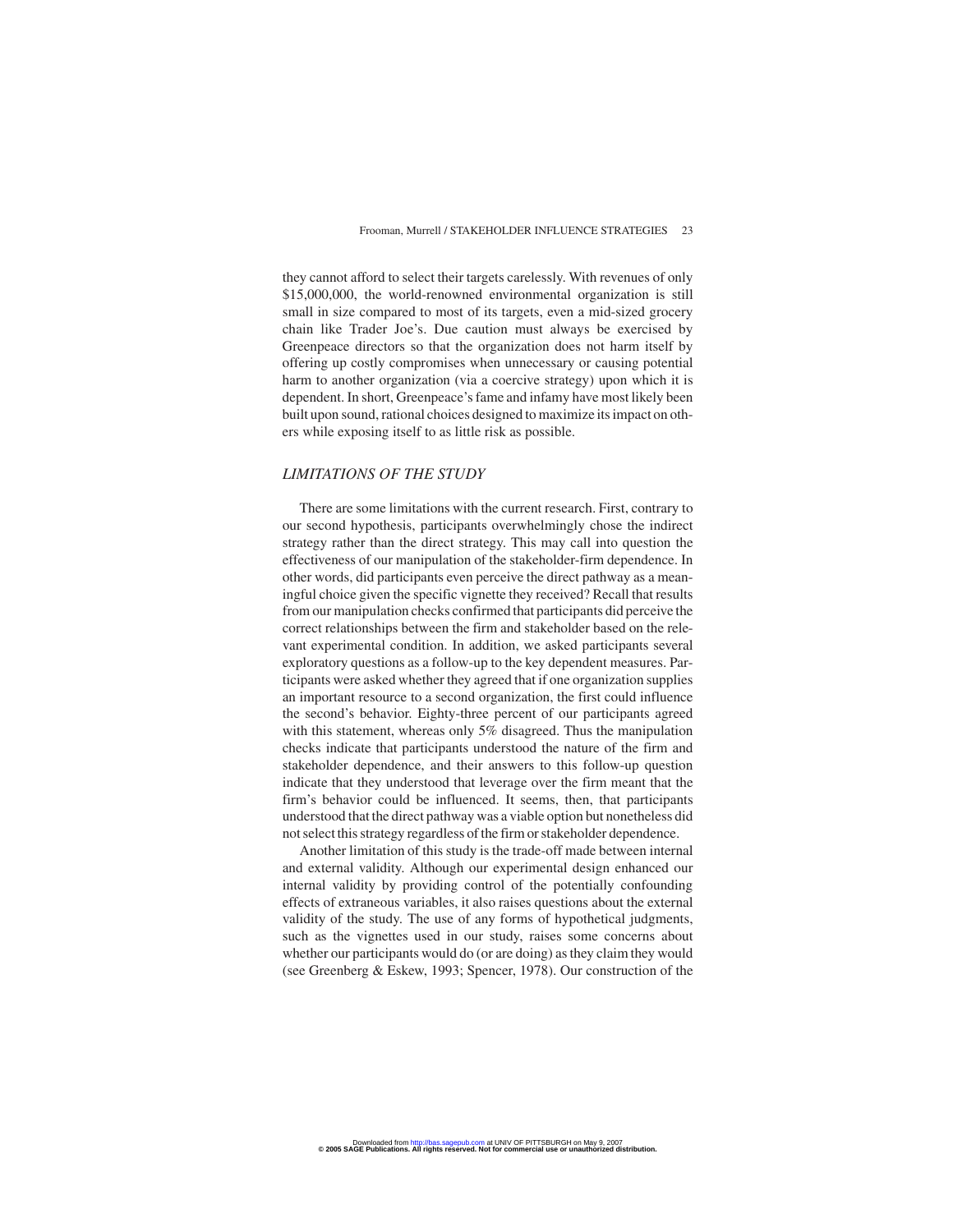vignettes based on an actual scenario about an environmental organization was one attempt to provide realism. In addition, the use of actual environmental leaders as our research participants was another important step to enhance the external validity of our research. Although some valid research has been conducted in the past focusing on the characteristics of environmental leaders (e.g., Dalton, 1994; Egri & Herman, 2000; Snow, 1992), we are still a long way away from definitively stating how the concrete actions of these leaders compare to other stakeholders. The contribution of our current work is clearly tied to the fact that actual environmental leaders provided information on how they might respond to various situations of firm-stakeholder dependencies. Thus, gaining an understanding of this important stakeholder group and their choice of influence strategies may be a sufficient rationale for the reduced level of external validity produced by our experimental design.

#### *CONCLUSION*

This article has sought to provide insights into what determines stakeholder behavior. Much of the stakeholder literature to date has focused on stakeholder demographic variables. This study however, tested structural variables, and the results provide some initial support to the importance of these variables. Although the current study did not directly test the influence of demographic variables, our conclusions suggest that stakeholder repertoires of strategies provide additional support for the role of thisfactor in driving influence strategies. It is quite possible that demographic variables may play a key role in determining what goes into these repertoires, whereas the structural variable plays a role in determining which strategies are then chosen from those available to the stakeholder.

One way this article ultimately contributes to stakeholder theory is by providing another piece of a much larger model, which seeks to enable managers to anticipate stakeholder behavior. For instance, in the context of the example presented throughout this article, it seems possible that through environmental scanning (Daft & Weick, 1984; Hambrick, 1982), a firm might learn that an issue (e.g., GE seeds) was making its way into the media for public debate. Then, by using the stakeholder mobilization model (Rowley & Moldoveanu, 2003) to examine the interests and identities involved, it might be possible to try to estimate the likelihood of various stakeholder groups acting on the issue. Then, for any group flagged as likely to act by the mobilization model, the firm's management could try to get a sense of a stakeholder group's repertoire through media accounts of their past activities. This is consistent with the findings of our study that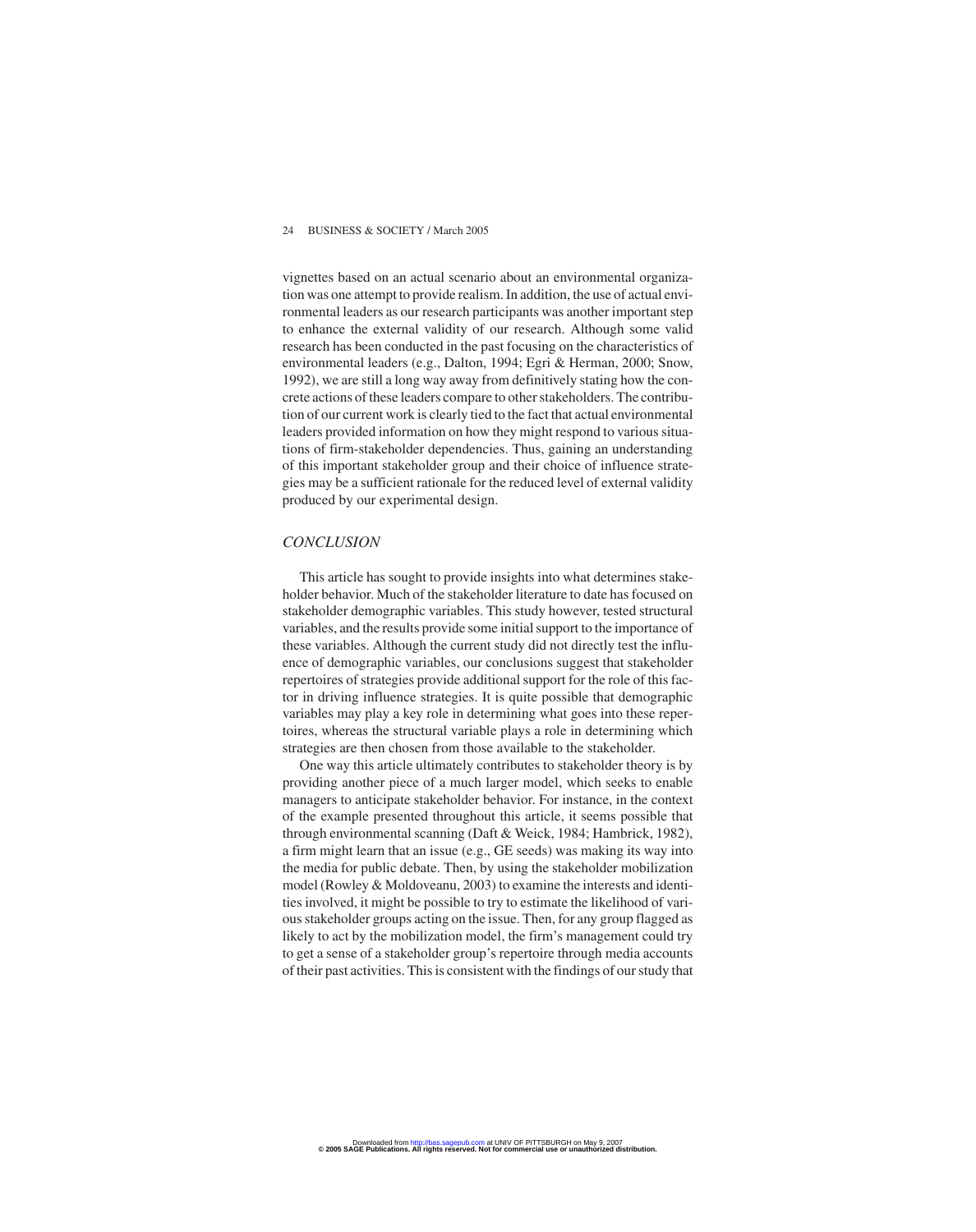stakeholders may tend to act from their existing repertoires. Finally, an assessment of its resource relationship with that stakeholder group might give the firm a clearer sense of which strategy type might be chosen from within the repertoire of the stakeholder. Thus, with the insights gained from this study, a firm's managers may be better able to predict which type of strategy a stakeholder might use by trying to get a sense of the stakeholder's repertoire and its resource relationship with that stakeholder.

Although this article has focused on social stakeholders (Wood, 1994), particularly environmental groups, Frooman's (1999) theory and the results produced here may generalize to economic stakeholders or stakeholders that have both social and economic roles. Consider when landmines first began receiving public attention in the mid-1990s. Had Accudyne, a manufacturer of mines, gone through steps similar to those outlined above, they might have identified their upcoming conflict with Motorola, one of their suppliers. A study of the business press could have given them a sense of the repertoire of Motorola's management, and they might not have been so surprised when Motorola failed to renew its contract to supply the components Accudyne was using in its landmines. Thus, one extension of this study would be to examine economic stakeholders to see if their managers choose strategies in a manner similar to how the environmental leaders chose in this study.

For scholars trying to understand the environment that firms function within, a key contribution of this article is a sense of how structural variables affect firm-stakeholder interactions. We have shown that the resource relationship, a structural variable, appears to play a significant role in determining stakeholder behavior. In addition, we have shown how this structural variable and a demographic variable (the absolute level of resources an organization possesses) can act as constraints on an organization's behavior. Both of these kinds of variables seem to delimit the choices of a stakeholder—winnowing the available strategies down from a universe of strategies to a repertoire of strategies and finally to a chosen strategy. This study, then, can add to a small number of others—theoretical and empirical—trying to help academics understand the effect of a firm's structural setting on the behavior of organizations.

Thus for both scholars trying to understand the environment that firms function within and managers trying to manage that environment, this study has tried to further understanding regarding the determinants of stakeholder behavior and how the determinants complement one another. Together, these insights may lead to a more complete, systematic modeling of the stakeholder environment firms operate within.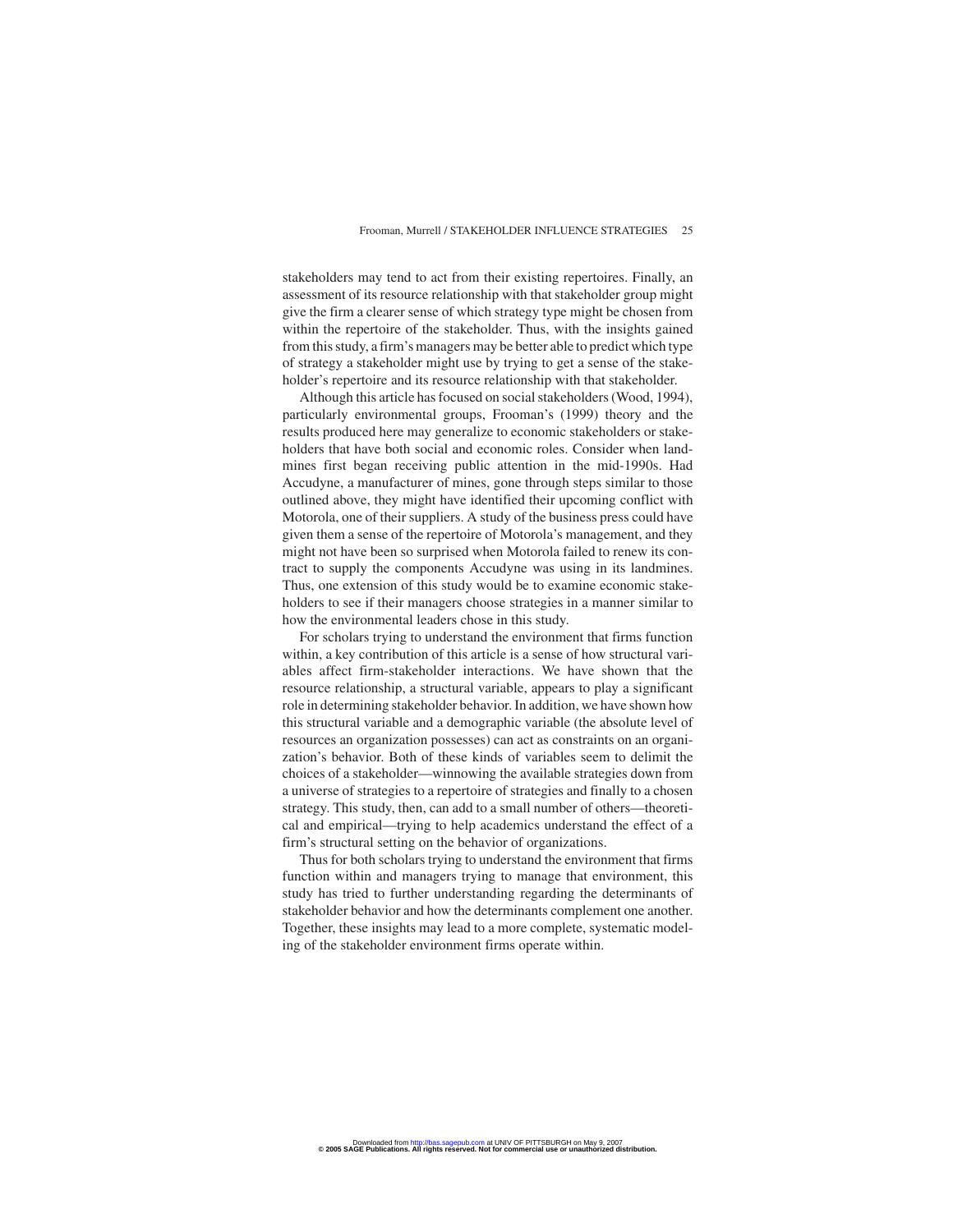### *APPENDIX The Measures*

#### *Key Measure: Preferred Strategy Recommendation*

Considering the options below with respect to Broken Battery, do you think Appleseed should:

| (a) Act by itself?           |  |  |  | Persuade others to act?      |  |  |
|------------------------------|--|--|--|------------------------------|--|--|
|                              |  |  |  |                              |  |  |
| (b) Stop doing business with |  |  |  | Sell batteries at a discount |  |  |
| Broken Battery?              |  |  |  | to Broken Battery?           |  |  |
|                              |  |  |  |                              |  |  |

#### *Supporting Measures: Overall Effectiveness and Relative Effectiveness Recommendations*

The director of Appleseed has asked you to consider each strategy below and do the following: (1) Estimate the likelihood of success of each strategy by assigning to each a probability between 0% (strategy is unlikely to be effective) and 100% (strategy is likely to be effective). (2) Recommend which strategy Appleseed ought to pursue by rank ordering the four strategies in terms of which strategy you would most recommend (1) to which you would least recommend (4).

|                                                     | Probability<br>of Success | Recommendation |
|-----------------------------------------------------|---------------------------|----------------|
| Strategy A: Appleseed, by itself, stops doing       |                           |                |
| business with Broken Battery unless Broken          |                           |                |
| Battery agrees to use U.S. or Canadian facilities.  |                           |                |
| Strategy B: Appleseed, by itself, sells its         |                           |                |
| batteries at a discount to Broken Battery to        |                           |                |
| help compensate Broken Battery for                  |                           |                |
| decreased profits when dealing with U.S. or         |                           |                |
| Canadian facilities in return for Broken            |                           |                |
| Battery agreeing to use U.S. or Canadian            |                           |                |
| facilities.                                         |                           |                |
| Strategy C: Appleseed persuades the rest of         |                           |                |
| the Central Recycling Coalition (CRC) to            |                           |                |
| stop doing business with Broken Battery             |                           |                |
| unless Broken Battery agrees to use U.S. or         |                           |                |
| Canadian facilities.                                |                           |                |
| Strategy D: Appleseed persuades the rest of the     |                           |                |
| CRC to sell their batteries at a discount to Broken |                           |                |
| Battery to help compensate Broken Battery for       |                           |                |
| decreased profits when dealing with U.S. or         |                           |                |
| Canadian facilities in return for Broken Battery    |                           |                |
| agreeing to use U.S. or Canadian facilities.        |                           |                |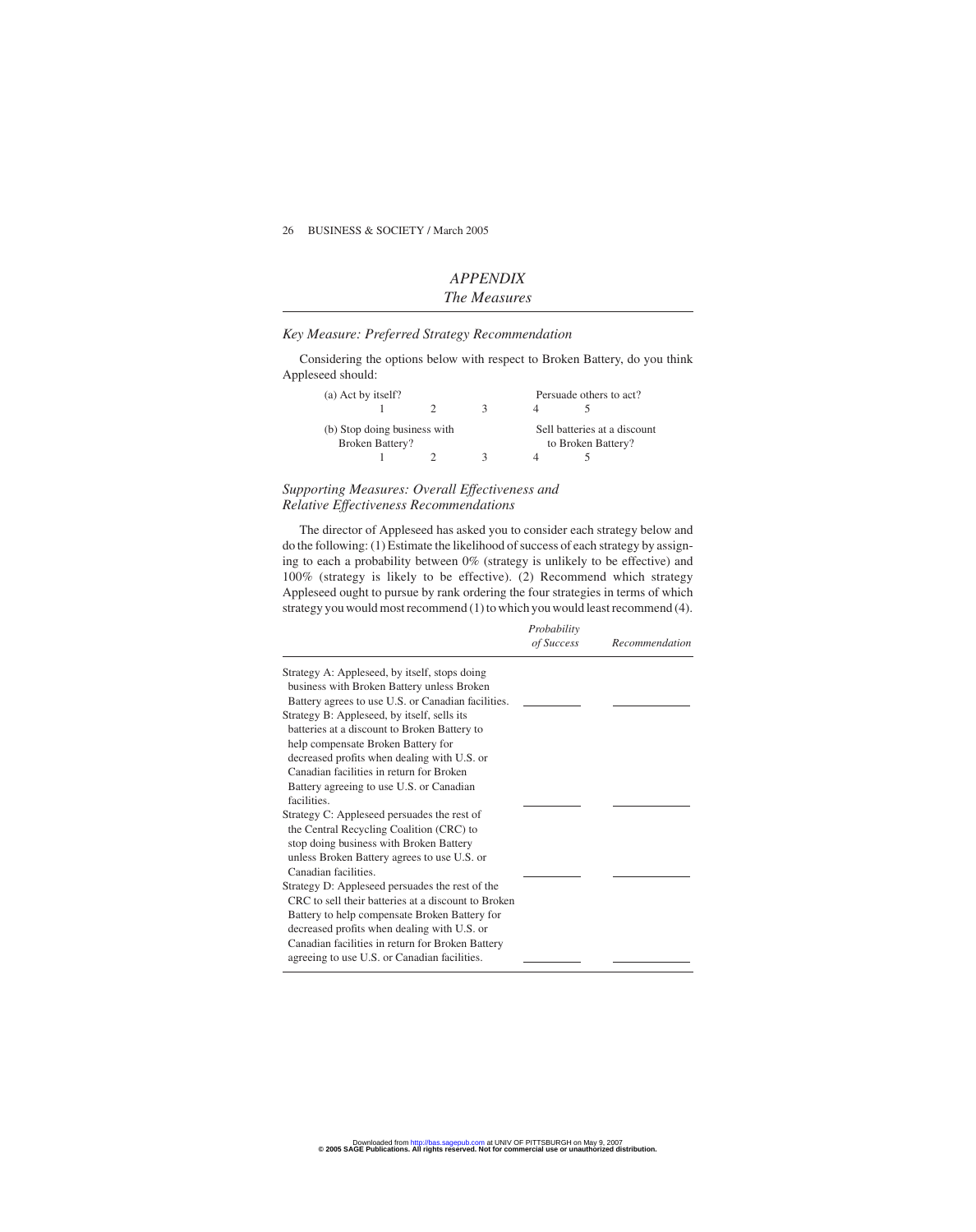#### **NOTE**

1. Throughout the social exchange and conflict literature, coercion and compromise are also referred to as punishment and reward (Molm, 1987, 1988, 1991), hostile and conciliatory (Bacharach & Lawler, 1981), and damage and concession (Lawler & Bacharach, 1987). All three of these additional pairs of terms use the same definitions used in this article. Sorenson, Morse, and Savage's (1999) discussion of compromise as a mixed strategy is an important view; however, the content of each strategy is outside the focus of the current research.

#### REFERENCES

- Aiken, M., & Hage, J. (1968). Organizational interdependence and intra-organizational structure. *American Sociological Review*, *33*, 912-927.
- Anderson, R. H. (1978). *Measuring and reporting performance: The why, when, and how of social responsibility accounting*. Toronto, Canada: Canadian Institute of Chartered Accountants.
- Bacharach, S. B., & Lawler, E. J. (1981). *Bargaining: Power, tactics, and outcomes*. San Francisco: Jossey-Bass.
- Bansal, P., & Roth, K. (2000). Why companies go green: A model of ecological responsiveness. *Academy of Management Journal*, *43*, 717-736.
- Berretty, P. M., Todd, P. M., & Martignon, L. (1999). Categorization by elimination: Using few cues to choose. In G. Gigerenzer & P. M. Todd (Eds.), *Simple heuristics that make us smart* (pp. 235-254). New York: Oxford University Press.
- Blau, P. (1964). *Exchange and power in social life*. New York: John Wiley.
- Carroll, A. B. (1989).*Business and society: Ethics and stakeholder management*. Cincinnati, OH: South-Western.
- Clarkson, M. B. E. (1991). Defining, evaluating, and managing corporate social performance: The stakeholder management model. In L. E. Preston (Ed.), *Research in corporate social performance and policy* (Vol. 12, pp. 331-358). Greenwich, CT: JAI Press.
- Clarkson, M. B. E. (1995). A stakeholder framework for analyzing and evaluating corporate social performance. *Academy of Management Review*, *20*, 92-117.
- Cook, K. S. (1977). Exchange and power in networks of interorganizational relations. *The Sociological Quarterly*, *18*, 62-82.
- Cook, K. S. (1987). *Social exchange theory*. Newbury Park, CA: Sage.
- Cook, K. S., & Emerson, R. M. (1978). Power, equity and commitment in exchange networks. *American Sociological Review*, *43*, 721-739.
- Cook, K. S., Molm, L. D., & Yamagishi, T. (1993). Exchange relations and exchange networks: Recent developments in social exchange theory. In J. Berger & M. Zelditch (Eds.), *Theoretical research programs: Studies in the growth of theory* (pp. 296-322). Palo Alto, CA: Stanford University.
- Cronbach, L. J., & Furby, L. (1970). How we should measure "change"—or should we? *Psychological Bulletin*, *74*, 68-80.
- Cyert, R. M., & March, J. G. (1963). *A behavioral theory of the firm*. Englewood Cliffs, NJ: Prentice Hall.
- Daft, R., & Weick, K. (1984). Toward a model of organizations as interpretation systems. *Academy of Management Review*, *9*, 284-295.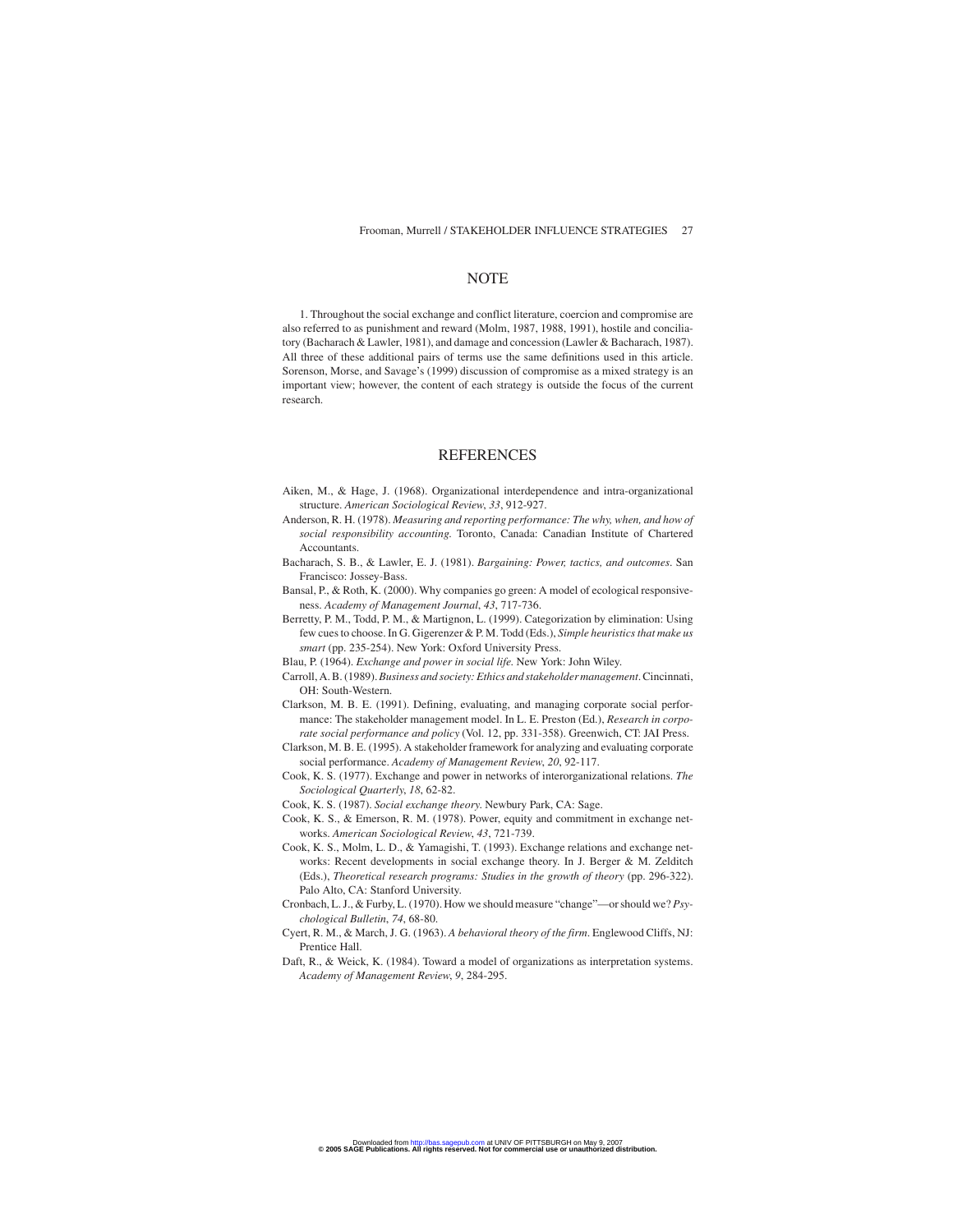- Dalton, R. J. (1994). *The green rainbow: Environmental groups in Western Europe*. New Haven, CT: Yale University Press.
- Dill, W. (1975). Public participation in corporate planning: Strategic management in a kibitzer's world. *Long Range Planning*, *8*, 57-63.
- Donaldson, L. (1995). *American anti-management theories of organizations*. Cambridge, UK: Cambridge University Press.
- Duffy, M. K., Shaw, J. D., & Stark, E. M. (2000). Performance and satisfaction in conflicted interdependent groups: When and how does self-esteem make a difference? *Academy of Management Journal*, *43*, 772-784.
- Egri, C. R., & Herman, S. (2000). Leadership in the North American environmental sector: Values, leadership styles, and contexts of environmental leaders and their organizations. *Academy of Management Journal*, *43*, 571-604.
- Emerson, R. M. (1962). Power-dependence relations.*American Sociological Review*, *27*, 31- 41.
- Emerson, R. M. (1972). Exchange theory: Part II. Exchange relations in networks. In J. Berger, M. Zelditch, & B. Anderson (Eds.), *Sociological theories in progress*(Vol. 2, pp. 58-87). Boston: Houghton Mifflin.
- Freeman, R. E. (1984). *Strategic management: A stakeholder approach*. Boston: Pitman.
- Freeman, R. E., & Reed, D. (1983). Stockholders and stakeholders: A new perspective on corporate governance. In C. Huizinga (Ed.),*Corporate governance: A definitive exploration of the issues* (pp. 169-205). Los Angeles: UCLA Extension Press.
- Frooman, J. (1999). Stakeholder influence strategies. *Academy of Management Review*, *24*, 191-205.
- Frooman, J. (2003). A logic for stakeholder behavior: A test of stakeholder influence strategies. *Best Paper Proceedings, Academy of Management Conference*, Seattle, WA: August 3-6.
- Gillmore, M. R. (1987). Implications of generalized versus restricted exchange. In K. S. Cook (Ed.), *Social exchange theory* (pp. 170-189). Newbury Park, CA: Sage.
- Goodpastor, K. (1991). Business ethics and stakeholder analysis. *Business Ethics Quarterly*, *1*, 53-71.
- Granovetter, M. (1985). Economic action and social structure: The problem of embeddedness. *American Journal of Sociology*, *91*, 481-510.
- Greenberg, J., & Eskew, D. E. (1993). The role of playing in organizational research. *Journal of Management*, *19*, 221-241.
- Greenpeace. (2001). *Current features: Trader Joe's says no to GMOs!* Retrieved May 31, 2002, from www.greenpeaceusa.org/features/traderjoesvictorytext
- Greenpeace. (2003). *Greenpeace 2001 annual report*. Retrieved June 4, 2002, from www.greenpeaceusa.org/inside/annualrpt
- Hambrick, D. C. (1982). Environmental scanning and organizational strategy. *Strategic Management Journal*, *3*, 159-174.
- Hertwig, R., Hoffrage, U., & Martignon, L. (1999). Quick estimation: Letting the environment do the work. In G. Gigerenzer & P. M. Todd (Eds.), *Simple heuristics that make us smart* (pp. 209-234). New York: Oxford University Press.
- Hill, C. W. L., & Jones, T. M. (1992). Stakeholder-agency theory. *Journal of Management Studies*, *29*, 131-154.
- Jacobs, D. (1974). Dependency and vulnerability: An exchange approach to the control of organizations. *Administrative Science Quarterly*, *19*, 45-59.
- Johns, G. (1981). Difference score measures of organizational behavior variables: A critique. *Organizational Behavior and Human Performance*, *27*, 443-463.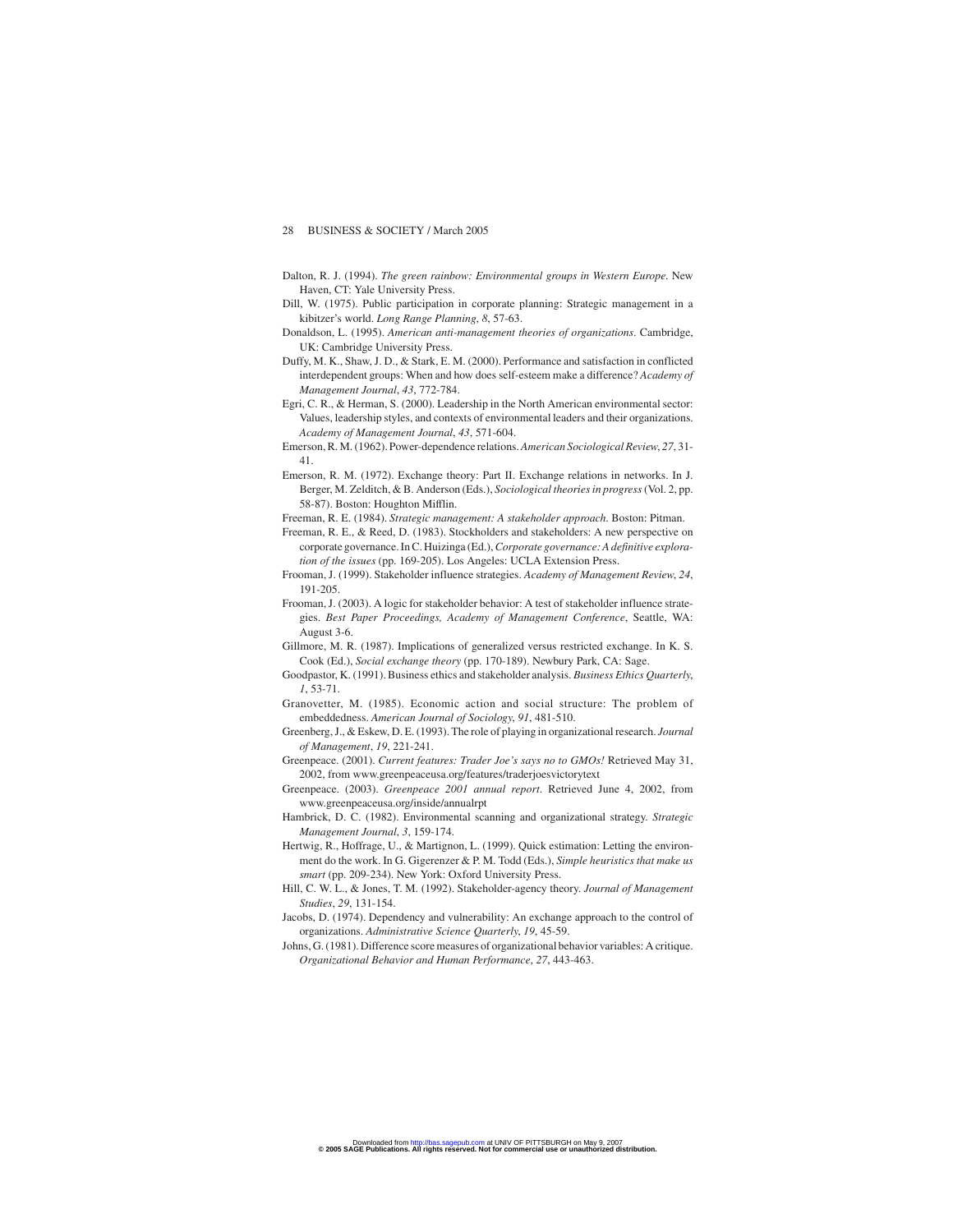- Knight, G., & Greenberg, J. (2002). Promotionalism and subpolitics: Nike and its labor critics. *Management Communication Quarterly*, *15*, 541-570.
- Kumar, R., Lamb, W. B., & Wokutch, R. E. (2002). The end of South African sanctions, institutional ownership, and the stock price performance of boycotted firms: Evidence on the impact of social ethical investing. *Business & Society*, *41*, 133-165.
- Lamberg, J. A., Savage, G. T., & Pajunen, K. (2003). Strategic stakeholder perspective to ESOP negotiations: The case of United Airlines. *Management Decision*, *41*, 383-393.
- Lawler, E. J., & Bacharach, S. B. (1987). Comparison of dependence and punitive forms of power. *Social Forces*, *66*, 446-462.
- Marascuilo, L. A., & Serlin, R. C. (1988). *Statistical methods for the social and behavioral sciences*. New York: Freeman.
- Mauss, M. (1966). *The gift: Forms and functions of exchange in archaic societies* (I. Cunnison, Trans.). London: Cohen & West. (Original work published 1925)
- McAdam, D. (1982). *Political process and the development of Black insurgency, 1930-1970*. Chicago: University of Chicago.
- McAdam, D., Tarrow, S., & Tilly, C. (2001). *Dynamics of contention*. Cambridge, UK: Cambridge University Press.
- McCarthy, J. D., & Zald, M. N. (2002). The enduring vitality of the resource mobilization theory of social movements. In J. H. Turner (Ed.), *Handbook of sociological theory* (pp. 533-565). New York: Kluwer.
- Mitchell, R. K., Agle, B. R., & Wood, D. J. (1997). Toward a theory of stakeholder identification and salience: Defining the principle of who and what really counts.*Academy of Management Review*, *22*, 853-886.
- Molm, L. D. (1987). Power-dependence theory: Power processes and negative outcomes. In E. J. Lawler & B. Markovsky (Eds.), *Advances in group processes* (Vol. 4, pp. 171-198). Greenwich, CT: JAI Press.
- Molm, L. D. (1988). The structure and use of power: A comparison of reward and punishment power. *Social Psychology Quarterly*, *51*, 108-122.
- Molm, L. D. (1989). Punishment power: A balancing process in power-dependence relations. *American Journal of Sociology*, *94*, 1392-1418.
- Molm, L. D. (1990). Structure, actions, and outcomes: The dynamics of power in exchange relations. *American Sociological Review*, *55*, 427-447.
- Molm, L. D. (1991). Affect and social exchange: Satisfaction in power-dependence relations. *American Sociological Review*, *56*, 475-493.
- Molm, L. D. (1997).*Coercive power in social exchange*. New York: Cambridge University.
- Molm, L. D., & Cook, K. S. (1995). Social exchange and exchange networks. In K. S. Cook, G. A. Fine, & J. S. House (Eds.), *Sociological perspectives on social psychology* (pp. 209-230). Boston: Allyn & Bacon.
- Molm, L. D., Peterson, G., & Takahashi, N. (1999). Power in negotiated and reciprocal exchange. *American Sociological Review*, *64*, 876-890.
- Nelson, R. R., & Winter, S. G. (1982). *An evolutionary theory of economic change*. Cambridge, MA: Belknap.
- Newton, L. H. (1999). Truth is the daughter of time: The real story of the Nestle case. *Business and Society Review*, *104*, 367-395.
- Nohria, N., & Gulati, R. (1994). Firms and their environments. In N. J. Smelser & R. Swedberg (Eds.),*Handbook of economic sociology* (pp. 529-555).Princeton, NJ: Princeton University Press.
- Oberschall, A. (1979). Protracted conflict. In M. N. Zald & J. D. McCarthy (Eds.), *The dynamics of social movements: Resource mobilization, social control, and tactics* (pp. 45-70). Cambridge, MA: Winthrop.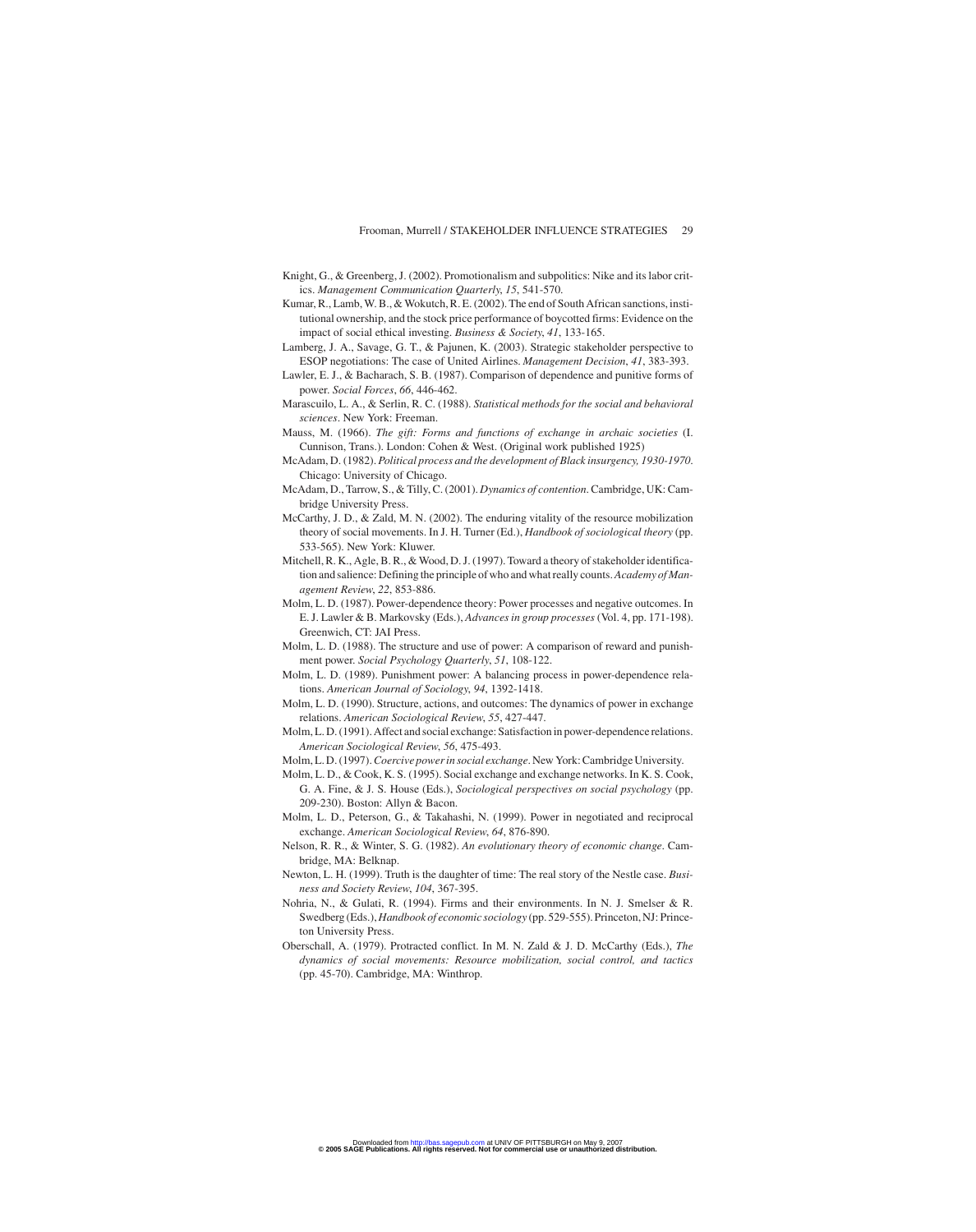- Oliver, C. (1991). Strategic responses to institutional processes. *Academy of Management Review*, *16*, 145-179.
- Organic Consumers Association. (2001).*Greenpeace calls for national day of action against Trader Joe's supermarkets*. Retrieved May 31, 2002, from www.organicconsumers.org/ gefood/traderjoes.cfm

Pfeffer, J. (1981). *Power in organizations*. Marshfield, MA: Pitman.

- Pfeffer, J. (1982). *Organizations and organization theory*. Marshfield, MA: Pitman.
- Pfeffer, J. (1992). *Managing with power: Politics and influence in organizations*. Boston: Harvard University.
- Pfeffer, J. (1997). *New directions for organization theory: Problems and prospects*. New York: Oxford University Press.
- Pfeffer, J., & Salancik, G. R. (1978). *The external control of organizations*. New York: Harper & Row.
- Rowley, T. J. (1997). Moving beyond dyadic ties: A network theory of stakeholder influences. *Academy of Management Review*, *22*, 887-910.
- Rowley, T. J., & Moldoveanu, M. (2003). When will stakeholder groups act? An interest- and identity-based model of stakeholder group mobilization. *Academy of Management Review*, *28*, 204-219.
- Savage, G. T., Blair, J. D., & Sorenson, R. L. (1989). Consider both relationships and substance when negotiating strategically.*Academy of Management Executive*, *3*(1), 37-48.
- Savage, G. T., Nix, T. W., Whitehead, C. J., & Blair, J. D. (1991). Strategies for assessing and managing stakeholders. *Academy of Management Executive*, *5*(2), 61-75.
- Scott, W. R. (1992). *Organizations: Rational, natural, open systems* (3rd ed.). Englewood Cliffs, NJ: Prentice-Hall.
- Snow, D. (1992). *Inside the environmental movement: Meeting the leadership challenge*. Washington, DC: Island Press.
- Sorenson, R. L., Morse, E. A., & Savage, G. T. (1999). A test of the motivations underlying choice of conflict strategies in the dual-concern model. *International Journal of Conflict Management*, *10*(1), 25-44.
- Spencer, C. D. (1978). Two types of role playing: Threat to internal and external validity. *American Psychologist*, *3*, 265-268.
- Tarrow, S. (1994). *Power in movements: social movements, collective action, and politics*. Cambridge, UK: Cambridge University Press.
- Taylor, V. (1989). Social movement continuity: The women's movement in abeyance.*American Sociological Review*, *54*, 761-775.
- Teoh, S. H., Welch, I., & Wazzan, C. P. (1999). The effect of socially responsible activist investment policies on the financial markets: Evidence from the South African boycott. *Journal of Business*, *72*, 35-89.
- Tilly, C. (1979). Repertoires of contention in America and Britain, 1750-1830. In M. N. Zald & J. D. McCarthy (Eds.), *The dynamics of social movements: Resource mobilization, social control, and tactics* (pp. 126-155). Cambridge, MA: Winthrop.
- Todd, P. M. (2000). The ecological rationality of mechanisms evolved to make up minds. *American Behavioral Scientist*, *43*, 940-956.
- Trader Joe's. (2001). *The story of Trader Joe's*. Retrieved June 13, 2002, from www.traderjoes.com/about/index.asp
- Traub, R. E. (1994). *Reliability for the social sciences*. Thousand Oaks, CA: Sage.
- Turban, D. B., & Greening, D. W. (1997). Corporate social performance and organizational attractiveness to prospective employees.*Academy of Management Journal*, *40*, 658-672.
- Tversky, A. (1972). Elimination by aspects: A theory of choice. *Psychological Review*, *79*, 281-299.